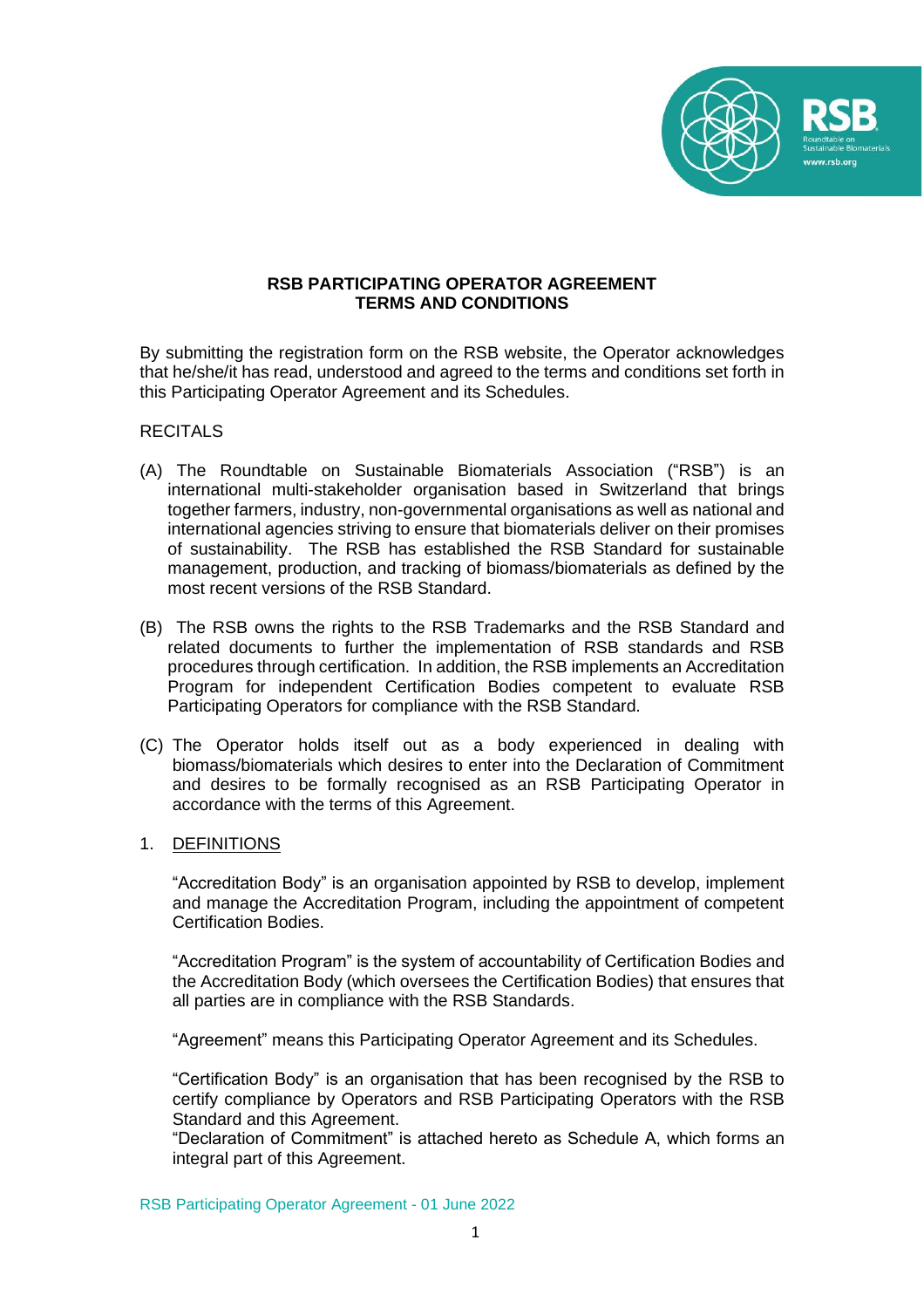

"Fees and Expenses" are the fees and expenses shown in Schedule C, attached hereto, which forms an integral part of this Agreement.

"Important Issues" occur when Participating Operators wilfully breach the law or this Agreement, commit fraud, file for or are declared bankrupt, receivership or are liquidated, are the subject of criminal proceedings, and/or misuse or allow for the RSB trademarks, the RSB Standard, and the RSB Certification System to be misused, and such issues are relevant for the RSB Certification System or are likely to reflect negatively on the RSB.

"Operator" means the person or entity, which has applied to be formally recognised as a Participating Operator in accordance with the terms of this Agreement. Unless expressly provided otherwise, all terms of this Agreement that refer to the Operator shall apply *mutatis mutandis* to the RSB Participating Operator and all terms that apply to the RSB Participating Operator shall apply *mutatis mutandis* to the Operator to the extent required in order to formally recognise the Operator as an RSB Participating Operator.

"RSB" means the Roundtable on Sustainable Biomaterials Association.

"RSB Certification System" is the combination of institutions, constituents, governance mechanisms, processes and relationships that interact systematically to ensure comprehensive and consistent implementation and verification of the RSB Standard.

"RSB Intellectual Property" is the trademarks and copyrights owned by the RSB.

"RSB Participating Operator" means the legal entity or natural person producing, converting, processing, blending, trading, using or otherwise handling biomass and/or biomaterials that has been approved to participate in the RSB Certification System, and being responsible for the implementation of the requirements of the RSB Standard and the RSB Certification System.

"RSB Principles and Criteria" means the most recent version of the document *RSB Principles and Criteria for Sustainable Biomaterials* endorsed as an international basis for the definition of sustainable biomass/biofuels, and for the development of regional, national and local certification standards as published from time to time by the RSB, which form an integral part of this Agreement.

"RSB Standard" includes all the applicable requirements set by the RSB, including in the RSB Principles and Criteria, RSB Standards, RSB Procedures, RSB documents and other RSB provisions (directives, guidance, documents, advice) formally issued by the RSB or any of its duly authorised representatives/agents (e.g., Accreditation Bodies, Certification Bodies, etc.), in their most recent versions, which form an integral part of this Agreement.

"Scope of Certification" includes all sites, facilities, operations and/or processes named on the RSB certificate granted to the Participating Operator by the RSB accredited Certification Body and/or described in the full audit report.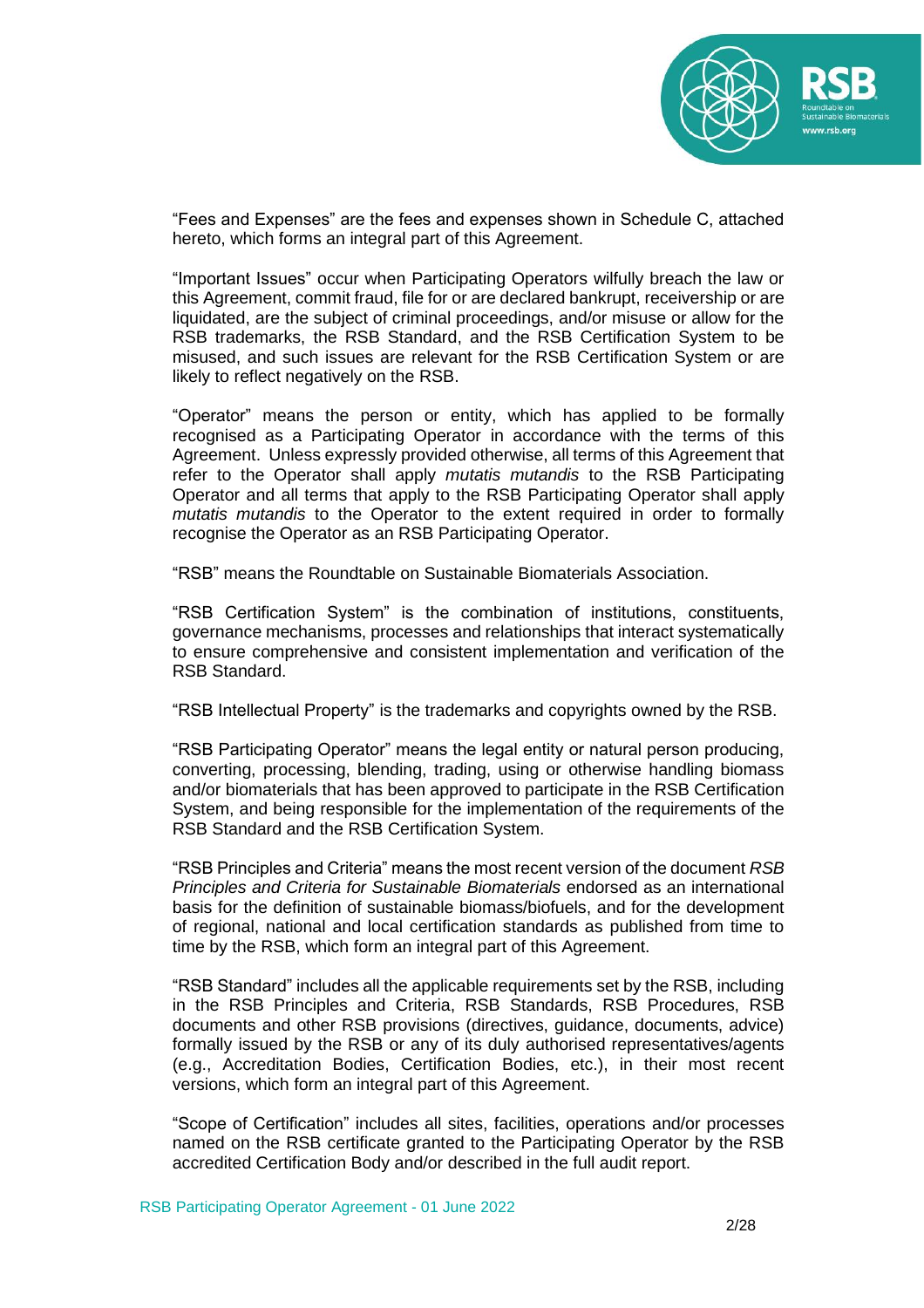

"Licence Agreement" means Schedule B of this Agreement and forms an integral part of this Agreement.

# 2. APPOINTMENT OF RSB PARTICIPATING OPERATOR

- 2.1 The Operator desires to become an RSB Participating Operator in compliance with the terms and conditions of this Agreement by submitting the Registration form on the RSB website.
- 2.2 An RSB identification number will be assigned to the Operator. RSB shall publish the name and location of the Operator on the RSB website and an agreed description of their process for two weeks, for public comment.
- 2.3 Upon the granting of an RSB certificate, at RSB's sole discretion, the Operator shall have the right to use the RSB Intellectual Property during the term of this Agreement as specified in the terms and conditions set out in the RSB Standards and in this Agreement.
- 2.4 The recognition of an Operator as an RSB Participating Operator does not contain any exclusive business or geographical area; certification is site and facility specific. RSB does not grant any territorial protection as part of the RSB recognition.
- 2.5 It is the obligation of the RSB Participating Operator to provide sufficient evidence to demonstrate compliance with this Agreement and the RSB Standards and the RSB Certification System at any time on request by RSB, its duly designated representative, or a Certification Body.

#### 3. OBLIGATIONS OF RSB

RSB hereby agrees:

- 3.1 To accept the Declaration of Commitment by the Operator simultaneously with the acceptance of this Agreement. The Declaration of Commitment shall become effective upon recognition of the Operator as an RSB Participating Operator.
- 3.2 To enter into the Licence Agreement with the Operator simultaneously with the acceptance of this Agreement. The Licence Agreement shall become effective upon recognition of the Operator as an RSB Participating Operator.
- 3.3 To maintain proper and efficient procedures for evaluation and recognition of RSB Participating Operators, only those RSB Participating Operators which have demonstrated compliance with the RSB Standards and RSB Certification System at each audit continue to be recognised.
- 3.4 To facilitate supervision of all RSB Participating Operators so as to ensure compliance with the RSB Standard, RSB Certification System and any other applicable requirement so that the value and standing of the RSB, the RSB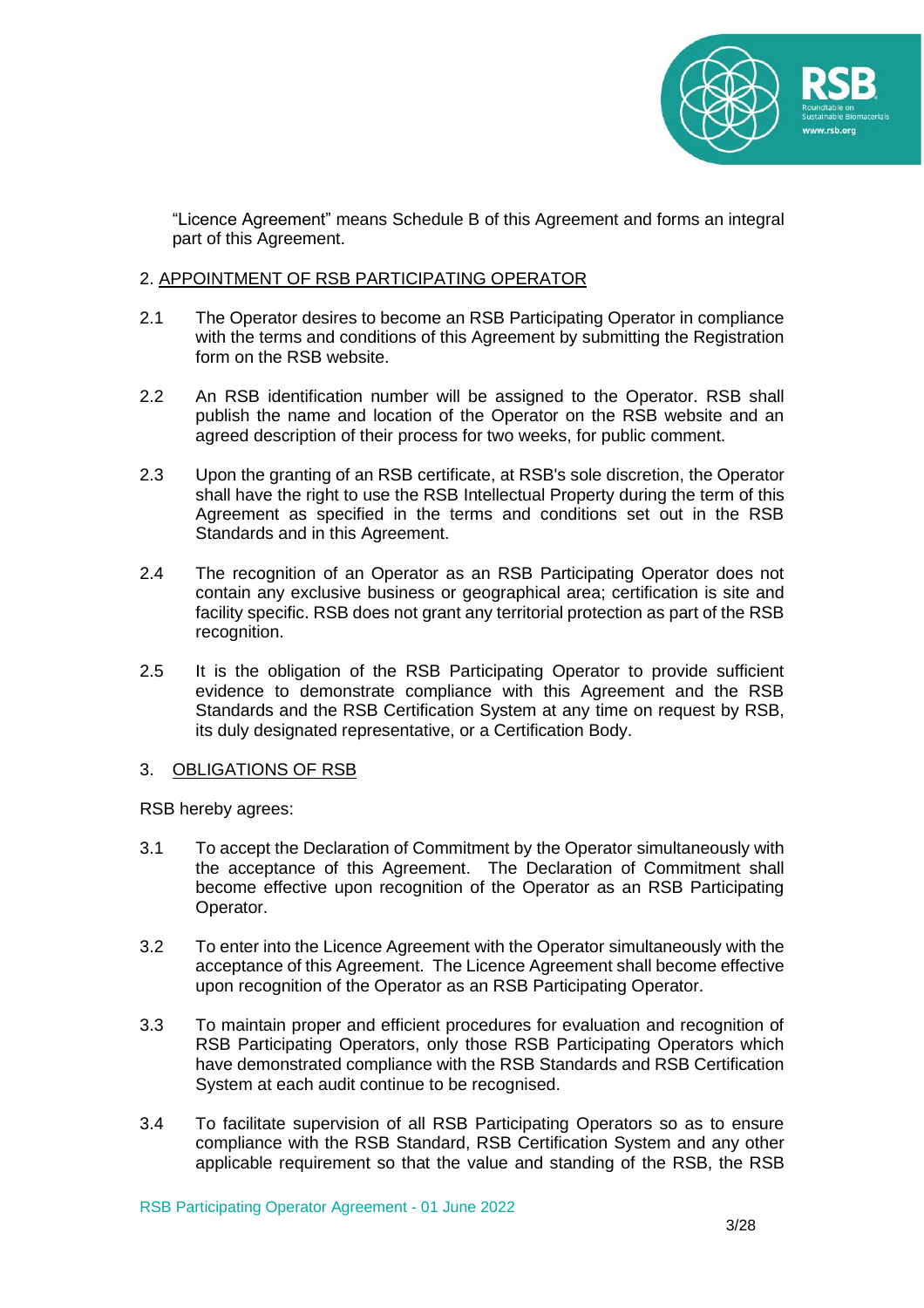

Intellectual Property, the RSB Standard, the RSB Certification System and the status of being an RSB Participating Operator is not diminished.

- 3.5 To issue regular information to RSB Participating Operators as to the development of the RSB Standard, the RSB Certification System, the engagement of RSB recognised Certification Bodies and RSB recognised Accreditation Bodies, and the certification of RSB Participating Operators.
- 3.6 To maintain a register of RSB recognised Accreditation Bodies, RSB recognised Certification Bodies and RSB Participating Operators, as well as their respective individual status within the RSB Certification System.
- 3.7 To consider at its sole discretion the possible issuance of a newsletter providing information of interest and importance to RSB recognised Accreditation Bodies, RSB recognised Certification Bodies, RSB Participating Operators and the public in general.
- 3.8 To assist RSB Participating Operators by providing such supporting documentation, information and facilities as RSB may have available on terms to be mutually agreed as the needs arise.
- 3.9 Use its best efforts to maintain at all times its reputation as a responsible reputable and financially sound organisation.
- 3.10 Promptly inform the RSB Participating Operator in detail about any and all complaints about the RSB Participating Operator, its subsidiaries, affiliates, partners and clients as they relate to or affect this Agreement.

#### 4. OBLIGATIONS OF THE OPERATOR

The Operator hereby agrees:

- 4.1 To participate in the RSB Certification System, and to be responsible for the implementation of the requirements of the RSB Standard and the RSB Certification System.
- 4.2 To comply with the provisions of this Agreement.
- 4.3 To enter into the Declaration of Commitment simultaneously with the acceptance of this Agreement. The Declaration of Commitment shall become effective on recognition of the Operator as an RSB Participating Operator.
- 4.4 To enter into a Licence Agreement with the RSB simultaneously with the acceptance of this Agreement. The Licence Agreement shall become effective on recognition of the Operator as an RSB Participating Operator.
- 4.5 To maintain complete and accurate records of the implementation of the RSB Standards and compliance with the terms of this Agreement.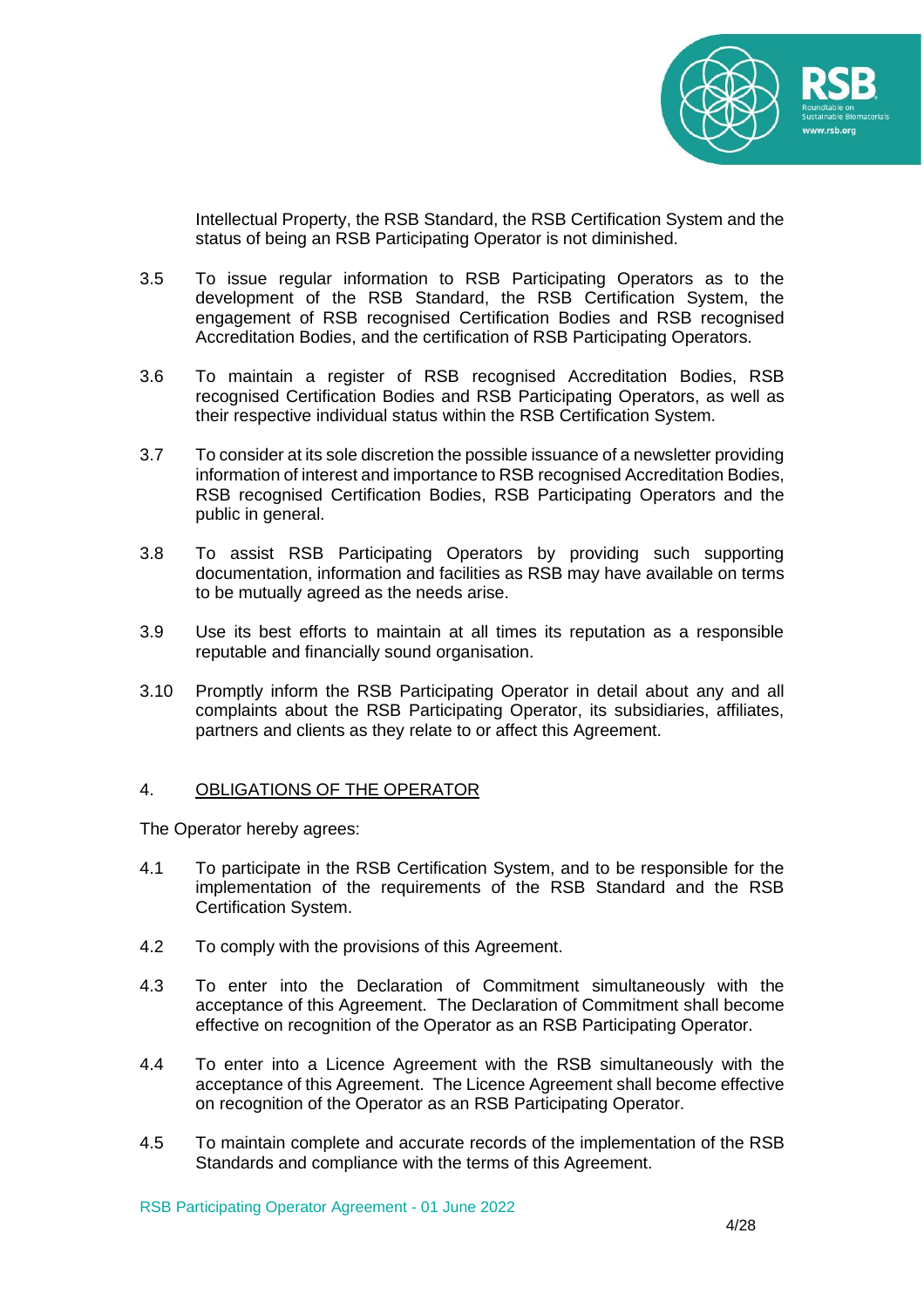

- 4.6 To use its best efforts to maintain at all times its reputation as a responsible, reputable and financially sound organisation suitable in the judgment of the RSB to exercise the rights granted to it under this Agreement.
- 4.7 To use the Licenced rights and its status as an RSB Participating Operator always to uphold the reputation, standing and awareness of the RSB and its subsidiaries, affiliates, partners and clients, as well as the RSB-related names, trademarks, copyrights and other intellectual properties and any rights related thereto.
- 4.8 To maintain qualified competent staff and administrative services, including access to modern communications facilities, enabling the proper execution of the Operator's duties and obligations under this Agreement either through its own staff or by subcontract.
- 4.9 To hereby authorise RSB to publish agreed summaries of any and all audits regarding the Operator's compliance with the RSB Standard with the understanding that such summaries shall not include any business sensitive or proprietary information.
- 4.10 To authorise RSB to obtain and maintain data related to compliance with the RSB Standard, and allow RSB to anonymously publish such data.
- 4.11 To comply with information requests for actual GHG calculations, audit reports and other aspects of certification compliance as relevant (e.g. witness audits) from the competent authorities of regulators. For Operators certified under RSB EU RED, this includes the competent authorities of European Union Member States and the European Commission, in accordance with Articles 30 (8) to 30 (10) of the EU Renewable Energy Directive II<sup>1</sup>.

# 5. TERMINATION, SUSPENSION AND COSTS

- 5.1 This Agreement shall continue until terminated by 90 (ninety) days written notice given by one party to the other.
- 5.2 If RSB considers at its reasonable discretion that the Operator has committed or permitted any breach of this Agreement, then the RSB may serve upon the Operator notice in writing requiring the breach to be remedied within thirty days. If the breach has failed to be remedied within thirty days, the RSB may by serving a further notice in writing to terminate this Agreement forthwith without prejudice to any rights that may have accrued to either party.
- 5.3 The notice of suspension or termination shall state the effective date and the limitations, restrictions, advice, instructions, conditions and effects to be observed by the Operator.

<sup>1</sup> Directive (EU) 2018/2001 of the European Parliament and of the Council of 11 December 2018 on the promotion of the use of energy from renewable sources.

RSB Participating Operator Agreement - 01 June 2022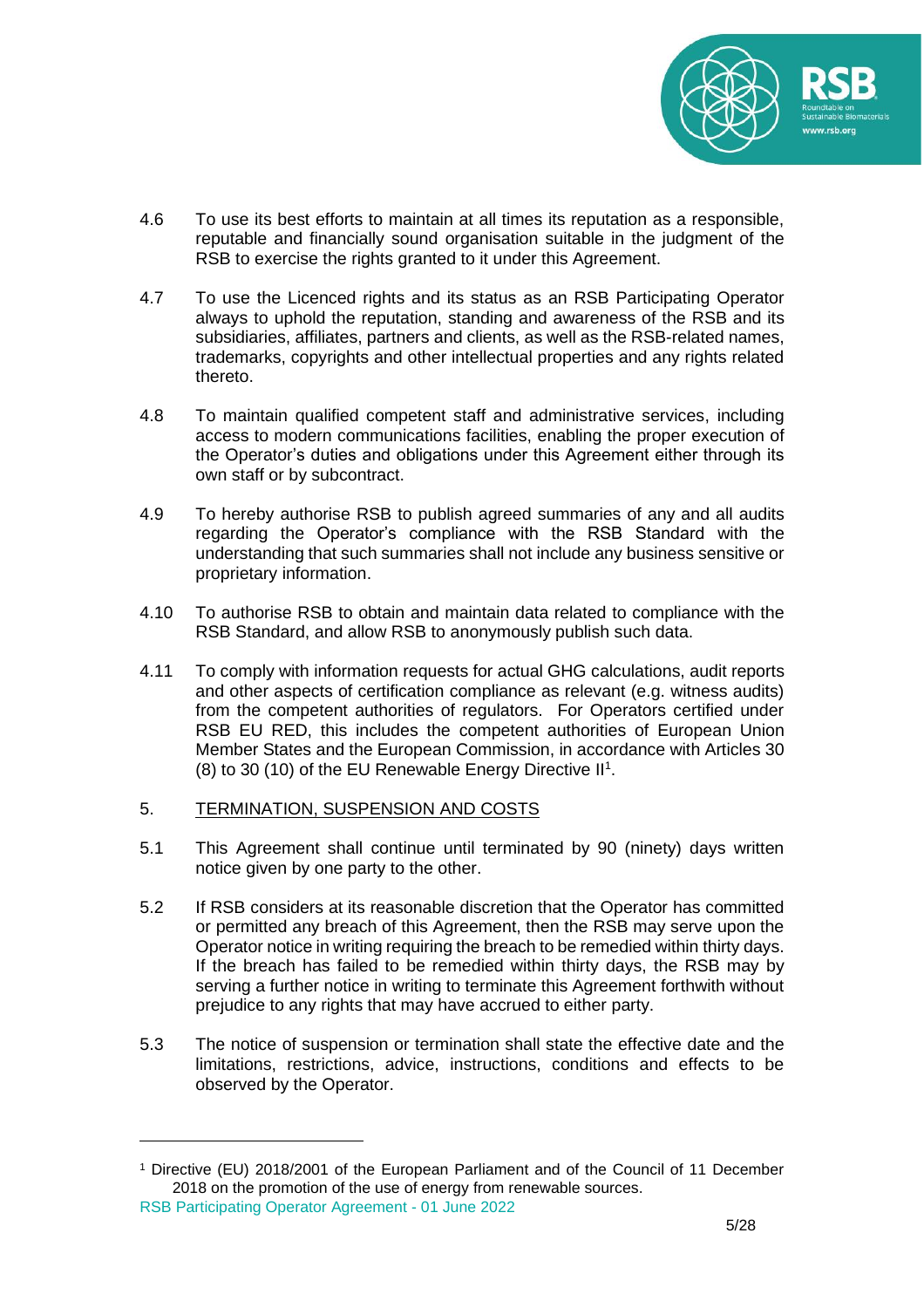

- 5.4 In any case, RSB may at its sole discretion suspend or terminate this Agreement immediately without any prior notice if it is notified of Important Issues concerning the Operator or its products, or if the Operator is in breach of any provision of this Agreement and/or any provision issued by RSB pursuant to this Agreement.
- 5.5 If either party becomes insolvent or has a receiver appointed of its assets or its winding up or any similar proceedings are commenced (except for the purpose of bona fide reconstruction or amalgamation) then the other party may forthwith by notice in writing terminate this Agreement. Either party shall inform the other in writing of any of the above events within five days of the event.
- 5.6 The termination of this Agreement, however caused, shall not affect the rights, obligations or liabilities of the parties that have accrued prior to the date of termination.
- 5.7 Upon termination of this Agreement, however caused, the Operator shall cease to use any designation or rights set out in this Agreement and its Schedules.
- 5.8 The notice of suspension or termination shall state the effective date and the limitations, restrictions, advice, instructions, conditions and effects to be observed by the RSB Participating Operator.
- 5.9 The parties agree that the RSB Participating Operator has the right to appeal any decision according to RSB-PRO-65-001, RSB Grievance Procedure, as such provision may be amended from time to time.
- 5.10 If, at RSB's sole discretion, damage to the integrity, credibility, legitimacy and good name of the RSB, its affiliates, associates, partners and clients, the RSB trademarks, the RSB Intellectual Property, the RSB Standard and/or the RSB Certification System occurs as the direct or indirect result of any action or inaction of the Operator or the Participating Operator, RSB has the right to take appropriate remedial actions at its sole discretion. In the event the Operator or Participating Operator is found to be in breach of this Agreement, the Operator or Participating Operator agrees to bear the reasonable costs and expenses of any such damage and action regardless of whether RSB decides to exercise any other rights under this Agreement or conferred by law.

#### 6. MODIFICATION

6.1 The parties agree that the RSB has the right to modify the RSB Standard and/or the RSB Certification System at any time in accordance with its established procedures for such modifications at its sole discretion. RSB shall give the Operator not less than three months' written notice prior to the date of implementation of any such modification and agrees that a reasonable time will be provided to implement such modifications, if implementation is required. If modification is determined to be a high priority of the RSB, the parties can agree to a shorter period of implementation.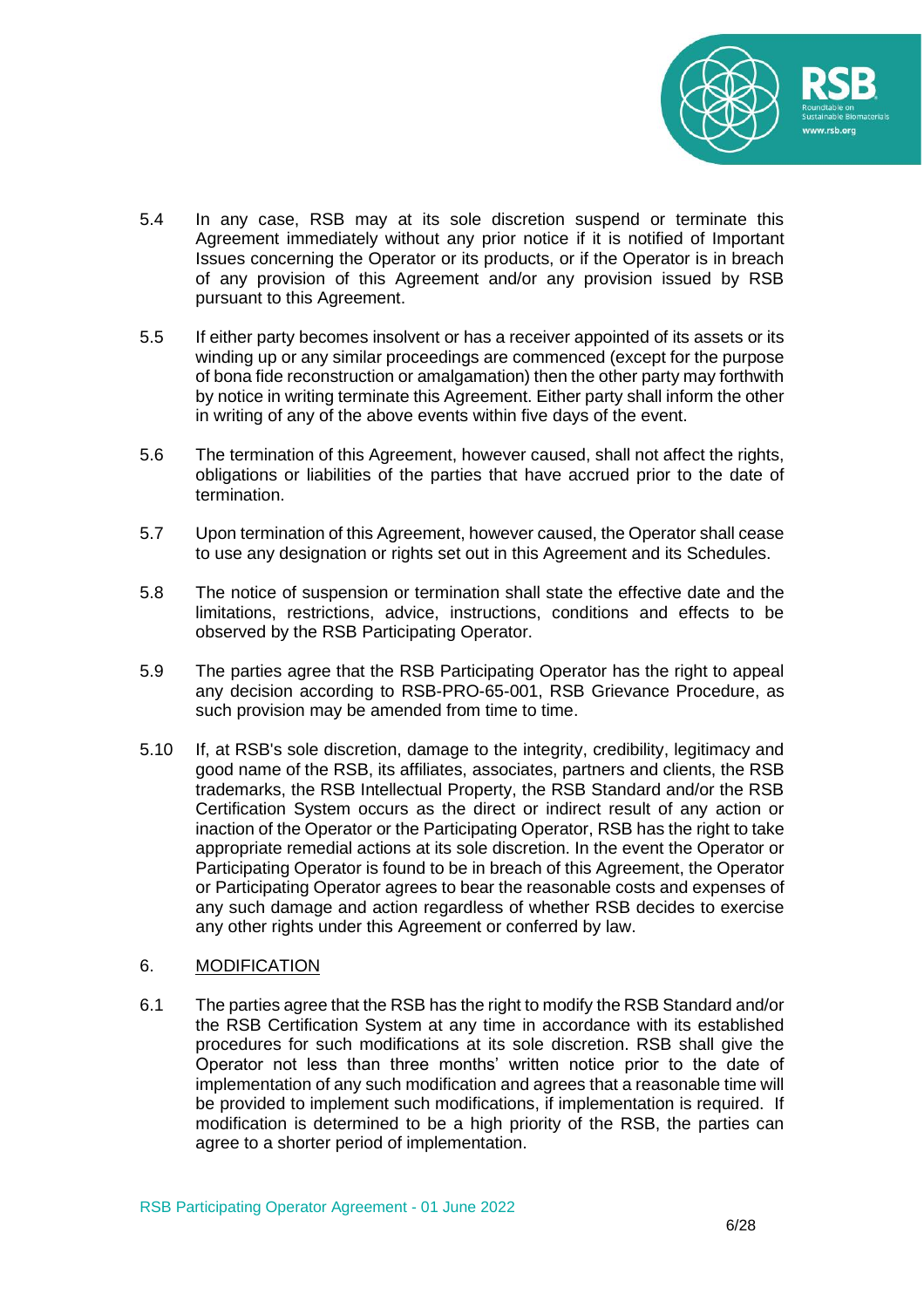

## 7. FEES AND EXPENSES

- 7.1 Fees and Expenses payable by the Operator are set out in Schedule C. RSB reserves the right to vary these charges from time to time. RSB will notify the Operator at least six (6) months in advance of any intention to vary the fees and expenses.
- 7.2 RSB reserves the right to audit, or have audited the Operator's production volumes or land areas, both physically and by examination of relevant documents and records (as reasonably determined by both parties), at any of the Operator's sites with two weeks prior notification, so as to ensure the Operator's compliance with its reporting obligations.
- 7.3 The Operator agrees to pay the Fees and Expenses on the dates specified in Schedule C.
- 7.4 All sums, prices, costs, expenses and revenues referred to in this Agreement are exclusive of VAT.

#### 8. FORCE MAJEURE

- 8.1 Any omission, delay or failure of performance under the terms of this Agreement by either party shall not constitute default by such party or give rise to any claim for damages against such party, to the extent such omission, delay or failure of performance is caused by circumstances that are beyond reasonable control of the party affected and that such party could not have prevented by exercise of reasonable care and diligence. The party affected by the occurrence of any event of force majeure shall promptly notify the other party in writing of the commencement and termination of such event and shall document any evidence of the commencement, existence and termination of such event and of its effect on the abilities of the affected party to perform.
- 8.2 Any delay occasioned by force majeure shall give rise to an extension of time for performance of either party's obligations under the terms of this Agreement commensurate with such delay, other than in respect of any rights to payment and/or reimbursement of the parties hereto which remain unaffected.

#### 9. ASSIGNMENT

- 9.1 This Agreement is personal to the Operator and is not assignable.
- 9.2 This Agreement shall not be deemed to be a joint venture, partnership or similar construction. Neither party shall have the right to speak for, represent or bind the other party without the prior written express consent of the other party. Each party shall make it clear in all dealings with third parties that it is not an agent of the other party and has no authority to represent, bind or commit the other party in any way. Each party is constituted and acts in conformity with the current laws and regulations of its respective country.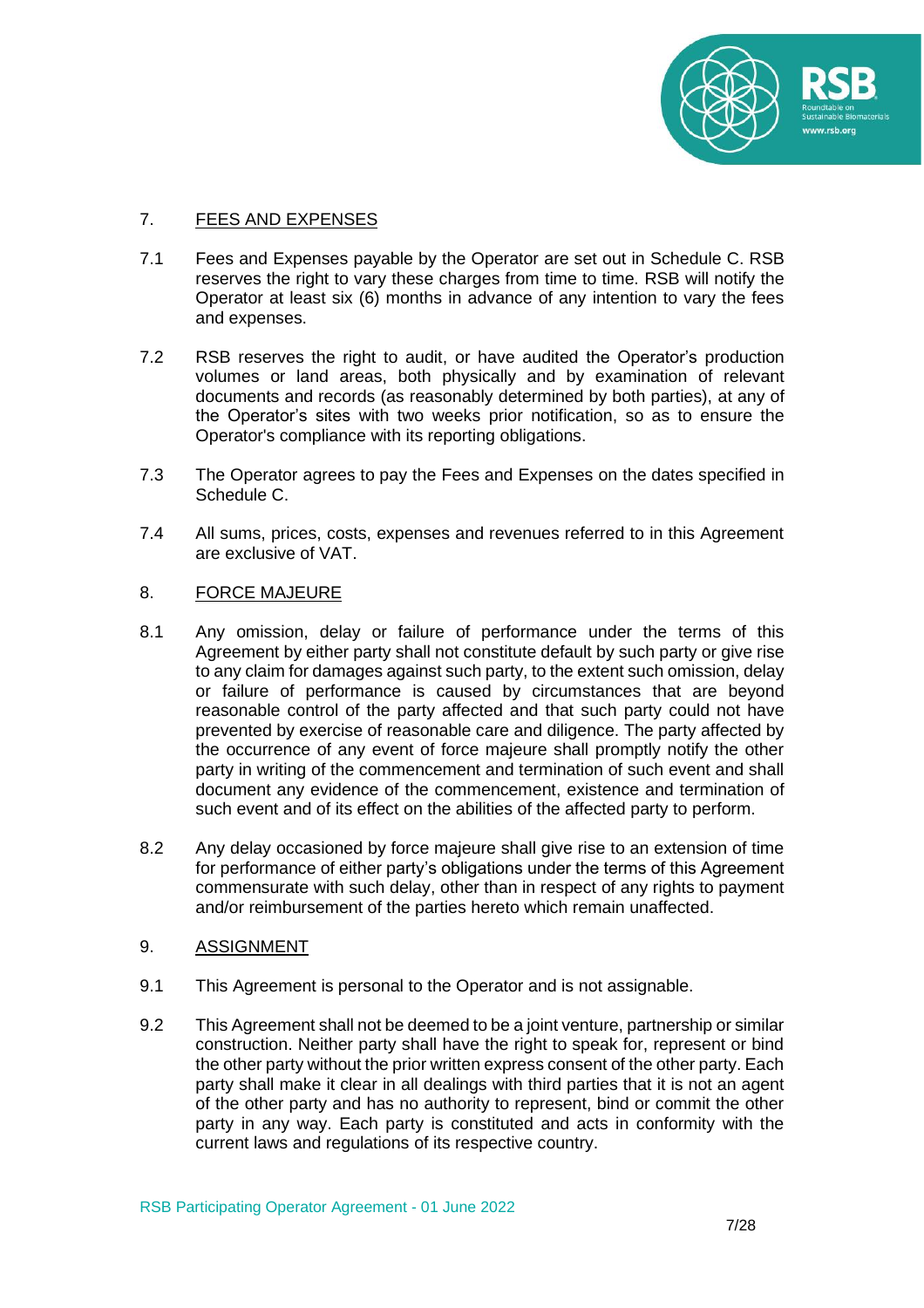

# 10. NON-WAIVER<br>10.1 The failure by e

The failure by either party, at any time, to enforce any of the provisions of this Agreement or any right or remedy available hereunder or at law or in equity, or to exercise any option herein provided, shall not constitute a waiver of such provision, right, remedy or option or in any way effect the validity of this Agreement. The waiver of default by either party shall not be deemed a continuing waiver or a waiver in general, but shall apply solely to the instance and/or the provision in this Agreement to which such waiver is directed.

# 11. CONFIDENTIALITY

- 11.1 Both parties, their directors, officers and employees agree to treat as confidential and not to use or disclose to any third party, any information disclosed in connection with this Agreement and marked as confidential by the disclosing party or that is reasonably understood by the receiving party to be confidential and proprietary information of the disclosing party even if not so marked, unless authorised in writing by the other party, except as required to comply with the terms and conditions of this Agreement; always provided that such obligations shall not apply to:
	- i) information already in the possession of one party prior to its disclosure by the other, or
	- ii) information that is or shall become part of the public domain without any breach by either party of the terms of this Agreement, or
	- iii) information that shall otherwise become available to one party from a source independent of the other party, or
	- iv) information that may be required to be made available to the public in accordance with the RSB Certification System, such as the legal name and address of the Participating Operator; scope of certification; risk assessment results; the observations and substantiating evidence collected during evaluation; the consultation of stakeholders; noncompliances and corrective actions taken to address non-compliances; description of the product or the product component that the certification covers; GHG value of the product.

Any confidential information that is required to be disclosed by law may be disclosed provided the disclosing party shall inform the other party of such a requirement and shall cooperate with the other party to take steps to protect the confidential information to the extent permitted by law.

The obligations set out above shall continue in full force and effect after termination of this Agreement.

# 12. LIABILITY AND INDEMNITY

12.1 Neither the terms of this Agreement nor the Operator's recognition by RSB as an RSB Participating Operator shall transfer to RSB or to the Operator any of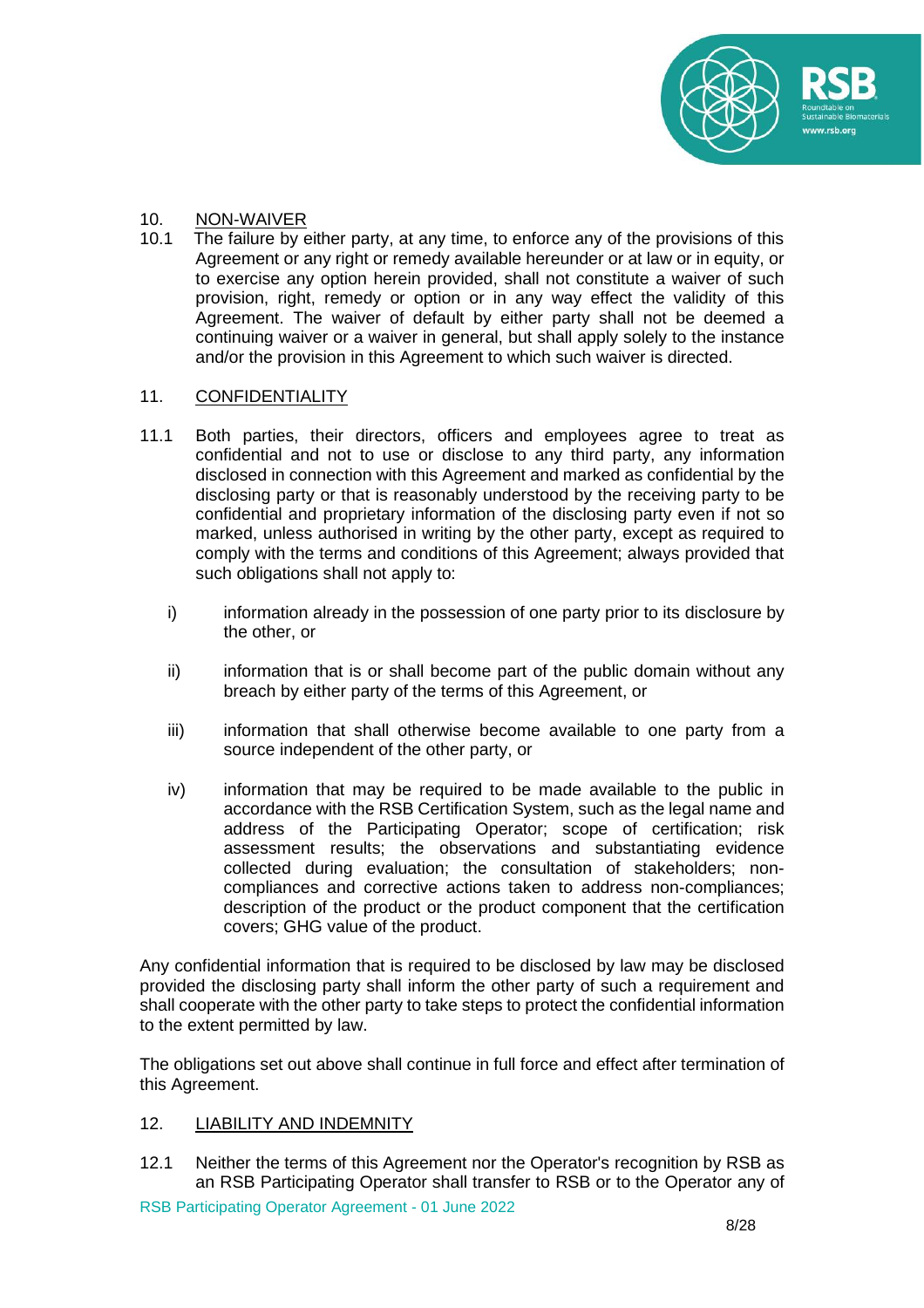

the legal responsibilities incumbent, under national or international law, on the Operator respectively on RSB.

- 12.2 RSB will not be liable to the Operator for any loss or damage (including any legal costs and expenses or any compensation costs or disbursements paid by the Operator at its absolute discretion to compromise or settle any claim) occasioned to the Operator in consequence of any breach or non-performance of any of RSB's undertakings or obligations contained herein.
- 12.3 RSB will not be liable to the Operator for any loss or damage (including any legal costs and expenses or any compensation costs or disbursements paid by the Operator at its absolute discretion to compromise or settle any claim) occasioned to the Operator in consequence of any decision by any regulatory, national or local government body concerning the RSB Scheme.
- 12.4 The Operator hereby indemnifies RSB against all loss or damage (including any legal costs and expenses or any compensation costs or disbursements paid by the Association at its absolute discretion to compromise or settle any claim) occasioned to RSB in consequence of any breach or non-performance of any of the Operator's undertakings or obligations contained herein.
- 12.5 The parties shall not be jointly and severally liable.
- 12.6 RSB gives no warranty and makes no representation whatsoever as to the efficacy or usefulness of the rights granted herein to confer benefit on the business or other interests of the Operator.
- 12.7 In any case, RSB's liability towards the Operator shall not exceed the amounts paid by the Operator to RSB.

#### 13. SEVERABILITY

- 13.1 Should any of the terms of this Agreement be or become fully or partly invalid, the legal validity of the remainder of the Agreement shall not be affected thereby.
- 13.2 Instead of the invalid provision a valid provision is deemed to have been agreed upon which comes closest to what the parties intended commercially. The same applies in the case of an omission.

# 14. ENTIRE AGREEMENT

- 14.1 This Agreement sets forth the entire agreement and understanding between the parties as to the subject matter of this Agreement and supersedes all prior discussions between them and neither party shall be bound by any conditions, definitions, warranties or representations with respect to the subject matter of this Agreement, otherwise than as expressly provided herein.
- 15. CONSTRUCTION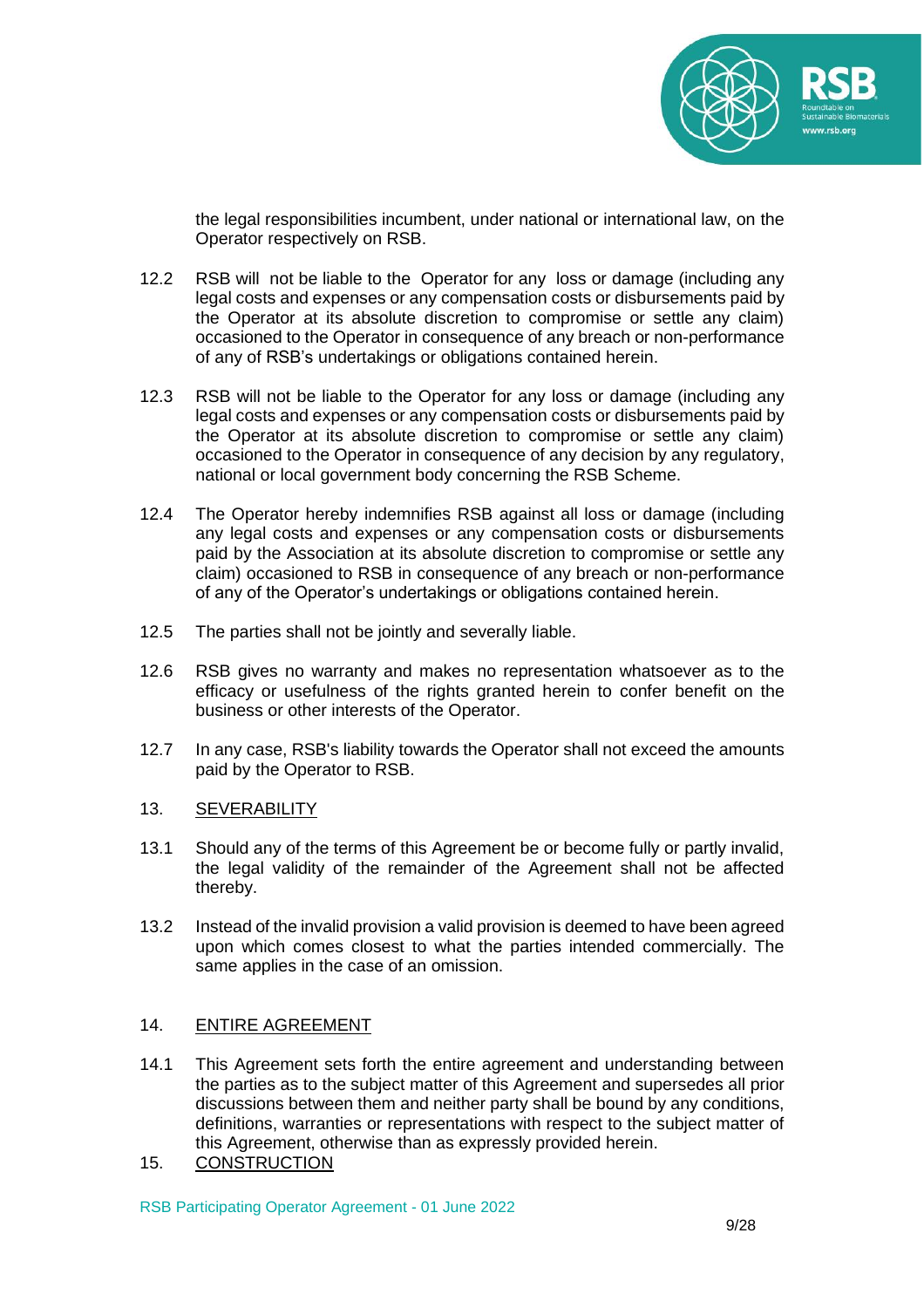

- 15.1 In the event of there being any conflict in the interpretation or construction of this Agreement and its Schedules, the terms of this Agreement shall prevail over any conflicting terms in the other documents.
- 15.2 Neither party shall be liable for any act or omission of the other party, and each party acknowledges that it is in no way an agent or representative partner, or joint venture with the other. Neither party shall be deemed to be empowered to act on behalf of the other party, or in the name of the other party.

#### 16. NOTICES

16.1 Any notice, document or communication that any party intends to give or send in relation to this Agreement shall be in writing and shall be sent by the official post office priority service or courier service with a telefax copy to the last known address of the addressee. Notice shall be deemed to have been served or received when in the ordinary course of transmission it would have been received.

#### 17. GOVERNING LAW AND JURISDICTION

- 17.1 This Agreement shall be governed by and construed in accordance with the substantive laws of Switzerland, excluding any conflict of law provision.
- 17.2 Any dispute arising out of or in connection with this Agreement shall be exclusively subject to the jurisdiction of the courts of the canton of Geneva, Switzerland with the right to appeal to the Swiss Federal Tribunal.

# 18. SCHEDULES

18. 1 The schedules listed below are an integral part of this Agreement:

Schedule A: Declaration of Commitment by the Operator

Schedule B: Licence Agreement

Schedule C: Fees and Expenses (the Fees and Expenses will vary according to the Scope of Certification of each Operator)

# 19. CONCLUSION OF THE AGREEMENT

By submitting the registration form on the RSB website, the Operator acknowledges that he/she/it has read, understood and agreed to the terms and conditions set forth in this Participating Operator Agreement and its Schedules.

This Agreement will have been entered into by the Operator on the date on which the Operator submitted the registration form on the RSB website.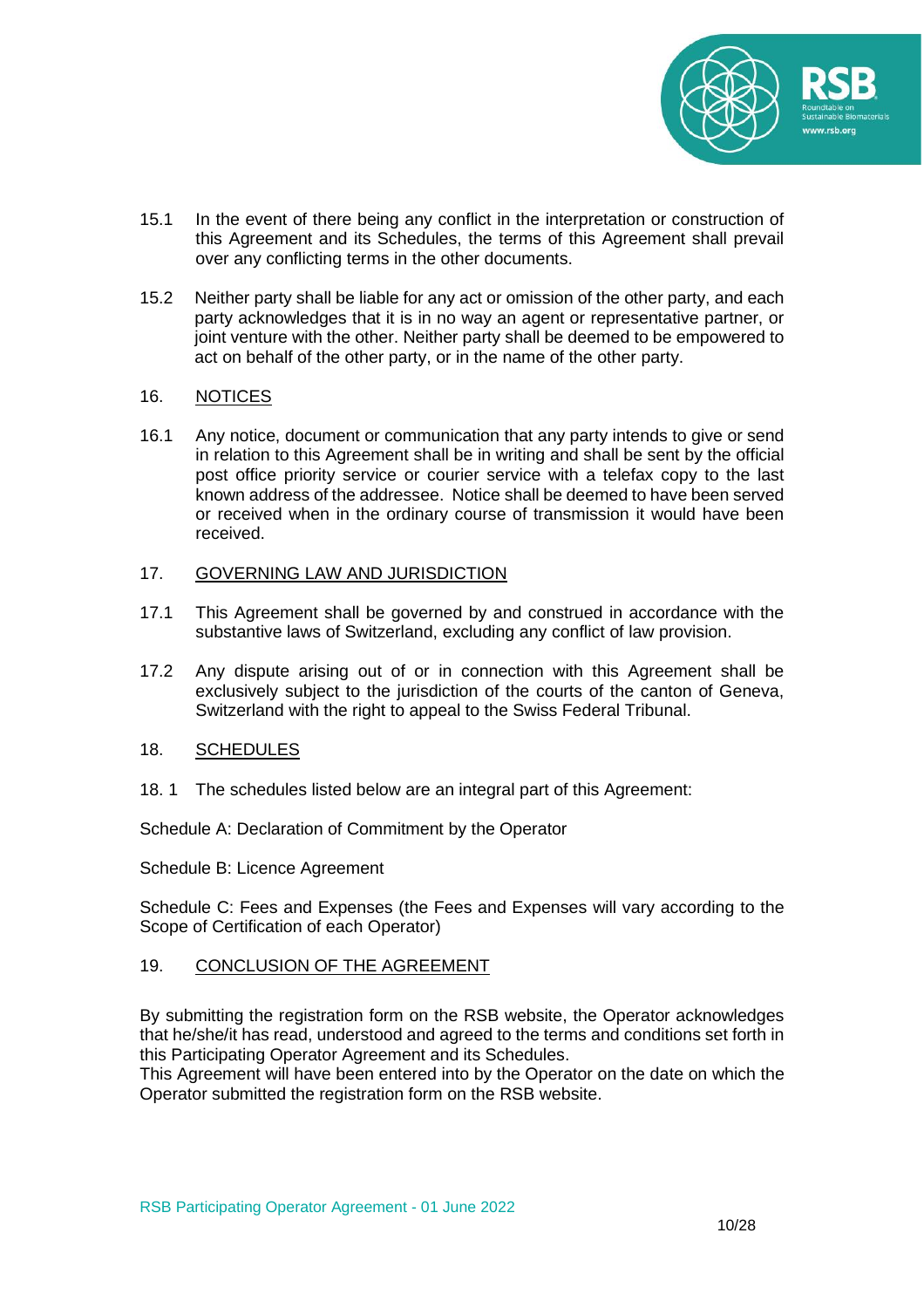

# **SCHEDULE A: DECLARATION OF COMMITMENT**

- This declaration of commitment is an integral part of the Participating Operator Agreement.
- a) We (the Operator) confirm our support for the RSB, the RSB Standard and the RSB Certification System;
- b) We confirm our agreement to comply with and implement any and all applicable requirements of the RSB Standard and the RSB Certification System;
- c) We confirm our commitment to take responsibility and to be accountable for implementation of and compliance with the RSB Standard and the RSB Certification System;
- d) We confirm that our operation(s) or any part thereof has not been suspended as a result of administrative, judiciary or legal action initiated by a public authority or any other third party;
- e) We undertake not to engage in any activity that could damage the good name of the RSB;
- f) We recognise without limitation the exclusive ownership of the RSB to the RSB's trademarks, the RSB Standard and the RSB Certification System and all related systems, instruments and rights, including intellectual property rights, as well as RSB's exclusive Licence thereto;
- g) We will use the RSB trademarks only in compliance with all applicable requirements of the RSB Standard and the RSB Certification System, as well as the Licence Agreement;
- h) We will inform the RSB recognised Certification Body engaged and RSB without delay about any and all aspects of its operation(s) that may compromise the implementation of and compliance with the RSB Standard and the RSB Certification System as well as the Licence Agreement;
- i) We will inform the RSB recognised Certification Body engaged and RSB without delay about any and all misuse<sup>2</sup> of the RSB trademarks, the RSB Standard, and the RSB Certification System that the Operator receives knowledge of<sup>3</sup>;

<sup>2</sup> Misuse of the RSB trademarks, the RSB Standard, and the RSB Certification System includes any noncompliance with the RSB Standard, provisions and/or systems, whether already incurred or imminent or likely to occur.

<sup>&</sup>lt;sup>3</sup> This requirement refers to any and all operations whether or not within the Scope of Certification of the Operator, and/or whether or not engaged with RSB and/or whether or not engaged with any other constituent of RSB or the RSB Certification System.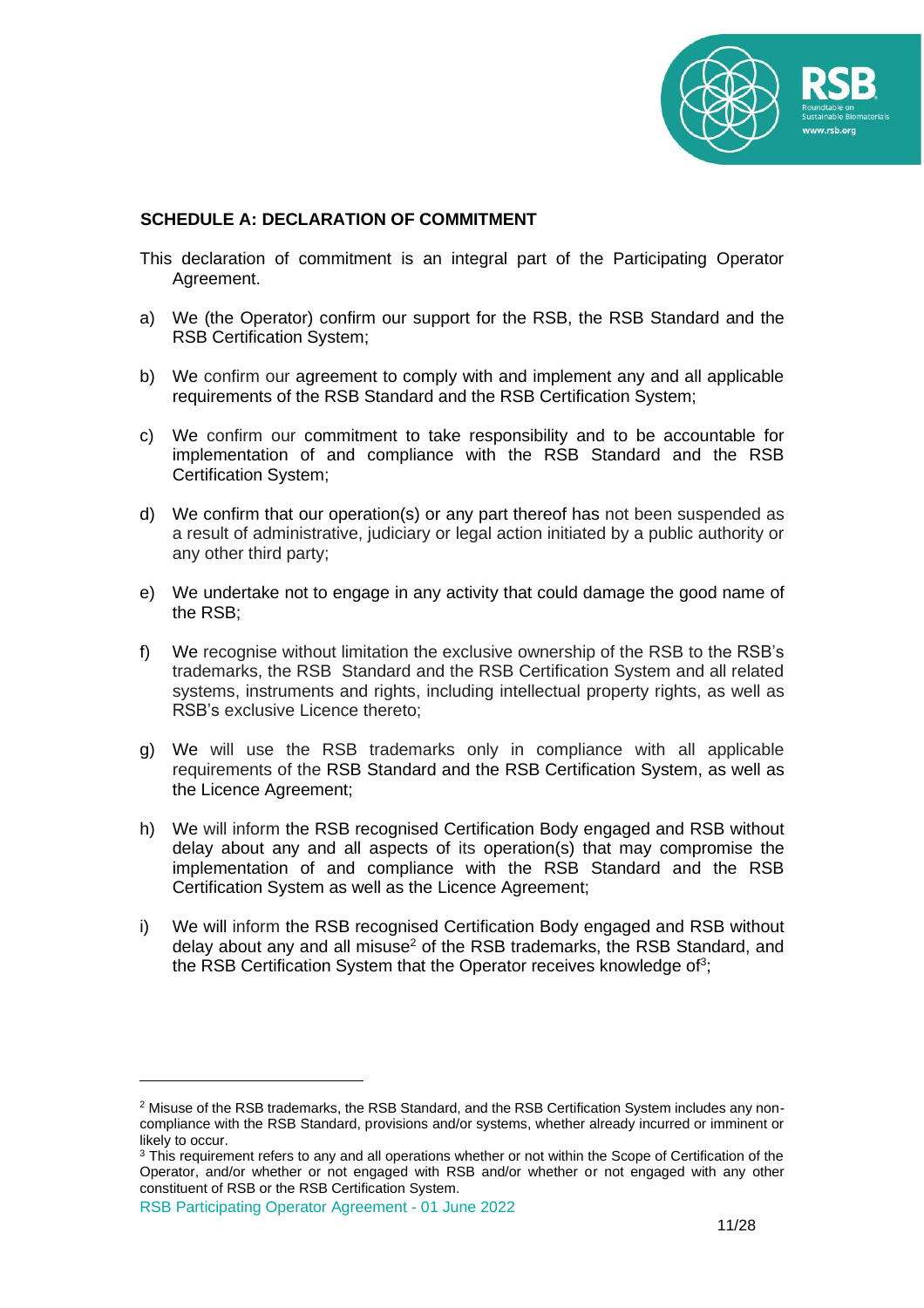

- j) We will disclose upon request and without delay any and all relevant information<sup>4</sup> to RSB and any of its duly designated representatives;
- k) We will provide upon request and prior written notice reasonable access to RSB and its representatives to our operation( $s$ )<sup>5</sup> where RSB compliant products are acquired, handled and/or forwarded, and where internal processing steps occur, and which are involved in implementation of the RSB Standard and RSB Certification System;
- l) We agree to storage, processing and publication of information about the aspects of its operation(s) to the extent foreseen and as prescribed in the RSB Standards and the RSB Certification System;
- m) We have informed any and all aspects of its operation(s) about this declaration;
- n) We have acquired agreement to this declaration of any and all aspects of its operation(s);
- o) We have all means necessary to enforce and ensure implementation of this declaration on behalf of any and all aspects of its operation(s);
- p) We agree that this commitment shall remain in effect for the term of the Operator Agreement independent of any other engagement between the Operator and/or any aspect of its operation(s) and the RSB.

<sup>4</sup> Relevant information includes any and all information reasonably relevant to RSB in order to uphold the RSB Standard and the RSB Certification System. Relevant information may be provided under terms of confidentiality as long as this does not compromise the implementation of the RSB Standard and/or the RSB Certification System – i.e. not compromise the need for sharing of information between the RSB, RSB, the Integrity Body(ies) and/or Certification Body(ies) involved in the implementation of the RSB Standard and/or the RSB Certification System and/or the need for public information to the extent foreseen in and as prescribed by the RSB Standards.

<sup>5</sup> Any and all aspects of its operation(s) includes all subsidiaries, branch offices, affiliated entities, external third parties contracted or otherwise engaged, operational structures, sites, facilities, processing and production units as defined in its Scope of Certification including their respective employees and other persons engaged by them and/or acting on their behalf.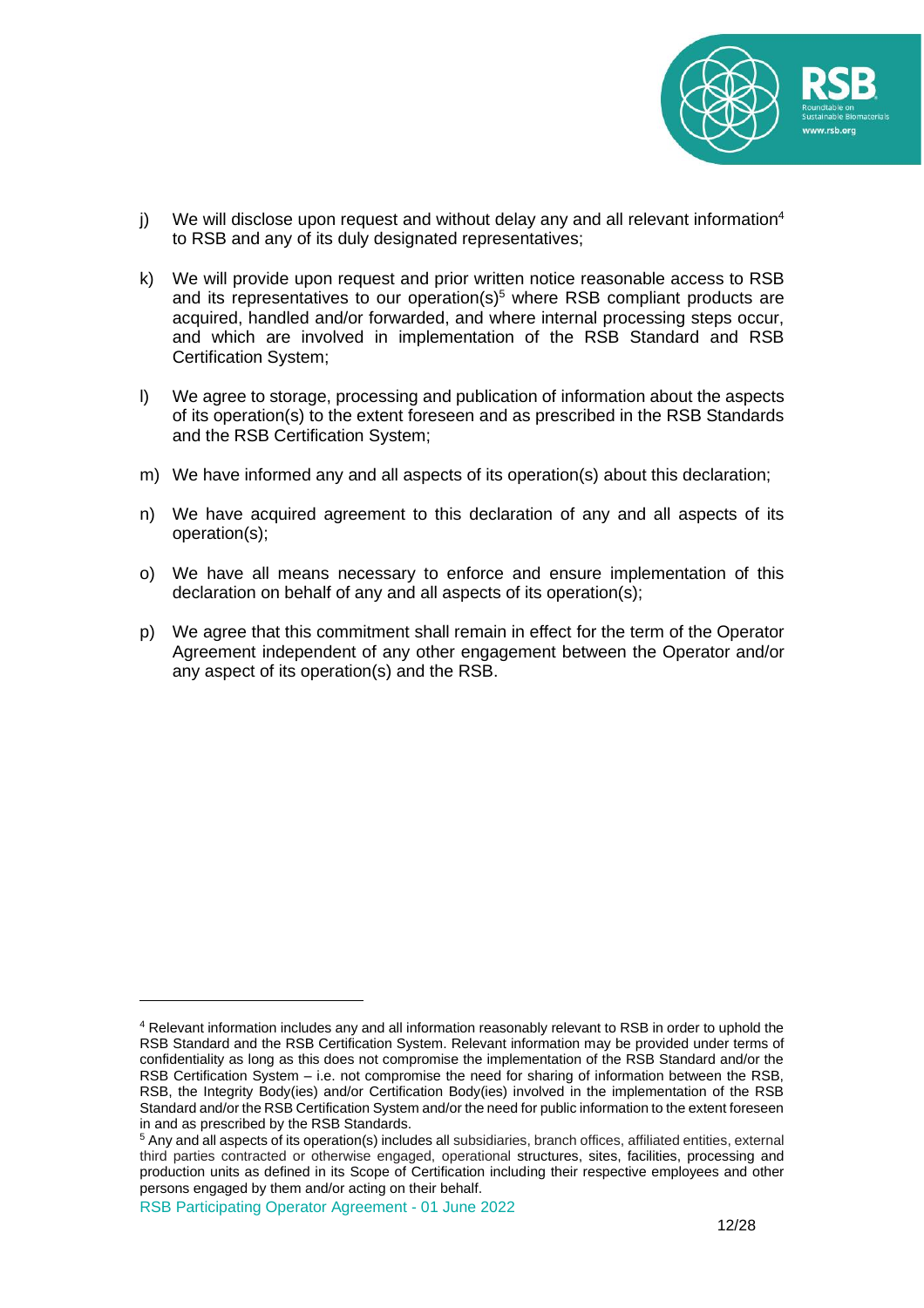

# **SCHEDULE B: RSB LICENCE AGREEMENT**

This Licence Agreement is an integral part of the Participating Operator Agreement.

# **RECITALS**

(A) Subject to the terms of this Licence Agreement, RSB agrees to grant a nonexclusive Licence (the "Licence") to the Operator to use the RSB Intellectual Property (the "Licenced Materials").

(B) RSB is entitled to grant Licences to the following entities: Accreditation Bodies, Certification Bodies and Participating Operators as defined in the Certification Body and Accreditation Body Agreements of the RSB.

(C) This Licence Agreement is the Licence Agreement referred to in the Participating Operator Agreement, and RSB is willing to grant a non-exclusive Licence, subject to certain limitations set forth later herein, to the Operator to use the Licenced Materials in conjunction with its activities related to bioenergy/biomass products and services.

(D) Now, therefore in consideration of the entering into by the RSB and the Operator of the RSB Participating Operator Agreement, the parties agree as follows:

# 1. DEFINITIONS

All terms used in this Licence Agreement shall have the same meaning as set out in Participating Operator Agreement.

# 2. LICENCE

- 2.1 Subject to the limitations that follow, RSB hereby grants to the Operator a royalty-free non-exclusive Licence to use the Licenced Materials solely in conjunction with its activities as an RSB Participating Operator. The Licenced Materials shall only be used in accordance with the RSB Standard and Procedures, including in particular the RSB Procedure on Communications and Claims (RSB-PRO-50-001) in its latest version.
- 2.2 The Operator acknowledges that the rights granted hereunder are limited to the activities set out in paragraph 2.1.

# 3. OWNERSHIP AND TITLE

3.1 The Operator acknowledges the title of the RSB to the Licenced Materials and that the RSB shall continue to retain full ownership of the Licenced Materials and nothing in this Licence Agreement shall be deemed to constitute a right for the Operator to use or cause to be used any of the Licenced Materials in conjunction with any service except as a Licencee thereof.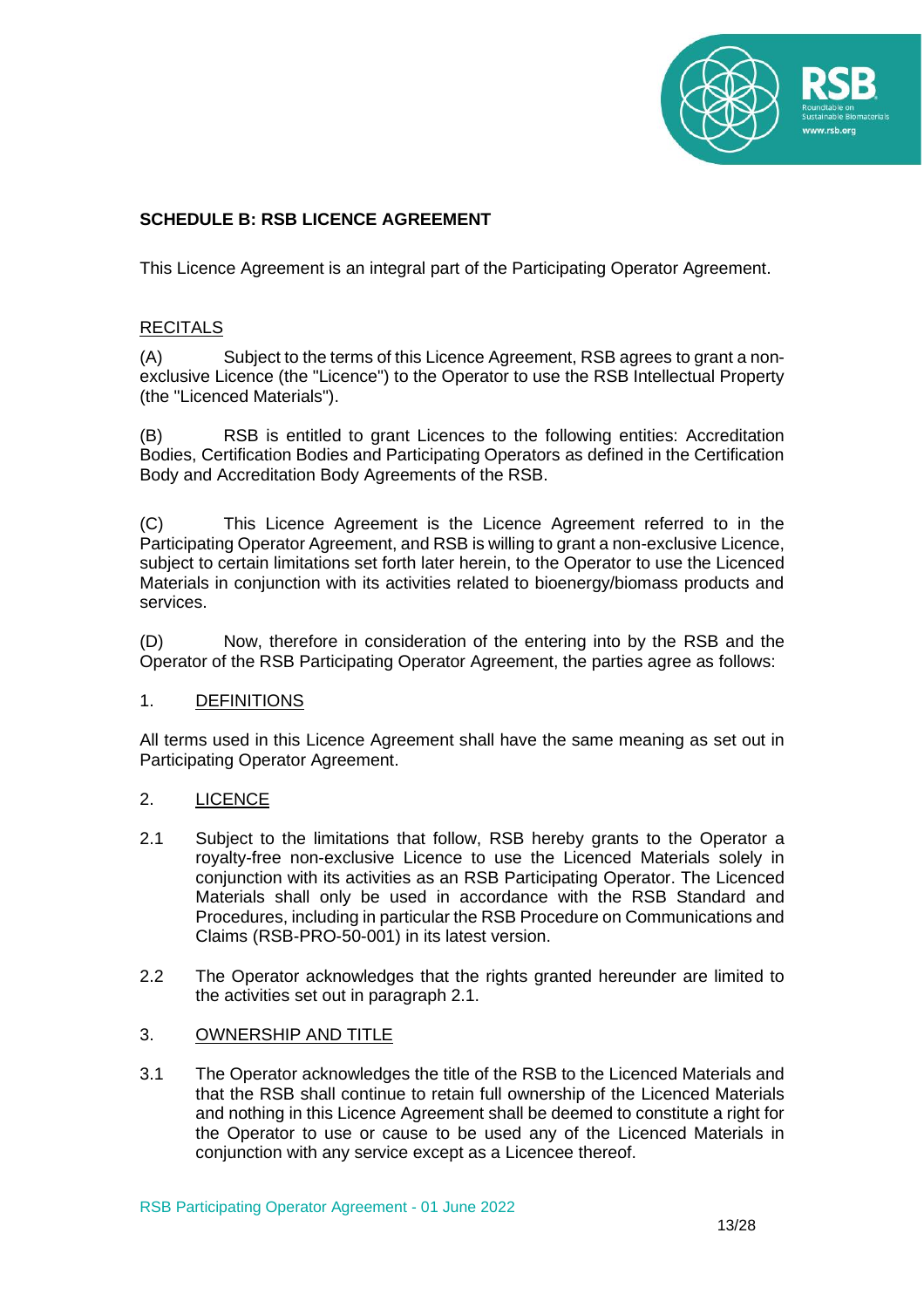

- 3.2 In acknowledging the title of the RSB to the Licenced Materials, the Operator agrees that the goodwill arising from use of the Licenced Marks has accrued and shall continue to accrue to the benefit of the RSB and the Operator undertakes not to do or permit any such act that would or might challenge or prejudice such title or the validity of the Licenced Materials or any application, registration, renewal or other proceedings in connection therewith.
- 3.3 During the term of this Licence Agreement and thereafter, the Operator agrees not to adopt, use, permit the use of, register or attempt to register as a trademark, service mark, trade name or corporate name or as part thereof any of the Licenced Marks, any term or translation having the same meaning as any of the foregoing or any words, symbol or picture or combination thereof that is confusingly similar to any of the foregoing.
- 4. QUALITY
- 4.1 The Operator agrees to comply with the RSB standards of representation of the Licenced Marks and to maintain a quality of certification service provided under the Licenced Marks commensurate with the reputation and objectives of RSB as set out in the RSB Standards.
- 4.2 RSB reserves the right to call for advanced details of any service to be provided under the Licenced Marks and to review such services at any time to ensure that they are as required under this Licence Agreement and the Participating Operator Agreement.
- 4.3 The Operator acknowledges that, apart from the specific objectives set out in this Licence Agreement, it is RSB's objective, in entering into this Licence Agreement, to generate public awareness and support for its activities worldwide.
- 5. USE OF LICENCED MATERIALS
- 5.1 All use of the Licenced Materials is subject to the prior written approval of the RSB.
- 5.2 The Operator shall use the Licenced Marks only in the form stipulated by RSB and shall observe all directions given by RSB from time to time as to colours, size and representation on the products, services and sales and promotional materials related thereto and shall obtain the prior written approval of RSB in relation to these matters.
- 5.3 Any use by the Operator of the Licenced Marks adjacent to or in conjunction with trademarks belonging to itself or third parties on or in relation to the services shall be subject to the prior written consent of RSB.

#### 6. INFRINGEMENT

RSB Participating Operator Agreement - 01 June 2022 6.1 In the event that the Operator learns of any infringement or possible infringement of the trademarks or other Licenced Materials or that they are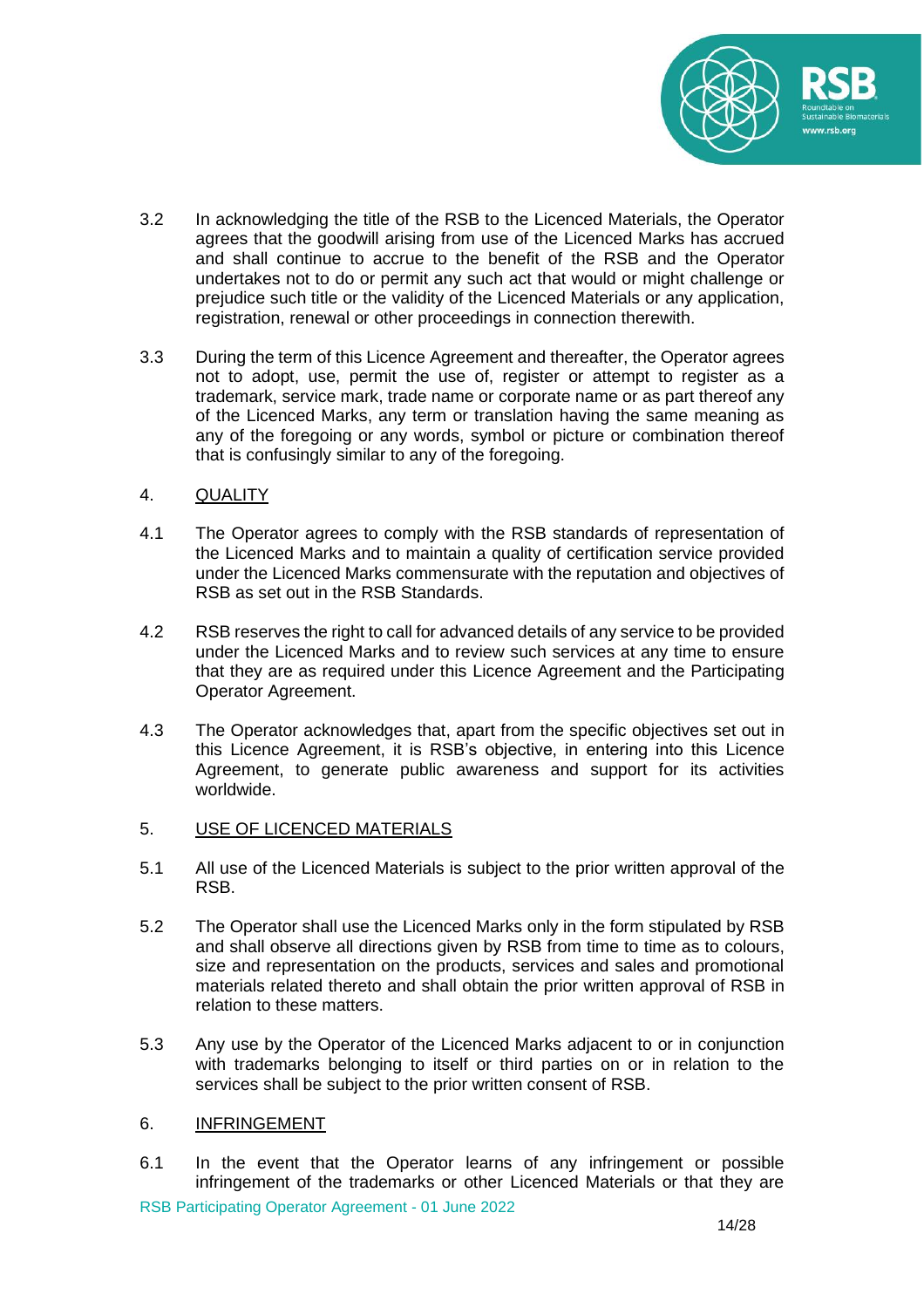

otherwise threatened or opposed by a third party, the Operator shall forthwith notify RSB, which shall have the sole right to decide what action to take.

- 6.2 RSB may at its sole discretion decide to initiate or engage in such proceedings or negotiations at its sole cost and shall be entitled to recover and retain all damages and/or compensation from third parties resulting therefrom. In the event that the RSB decides to initiate or engage in such proceedings or negotiations, the RSB shall inform the Operator and the Operator shall cooperate fully with the RSB.
- 6.3 Nothing in this Clause 6 shall prevent the Operator from taking such action in its own name and at its own cost as is necessary to protect its own intellectual property.

#### 7. USE OF RIGHTS

7.1 The Operator shall use all reasonable endeavours to use its rights granted pursuant to this Licence Agreement in every possible way to its best advantage and that of RSB, and shall keep RSB fully informed on a regular basis as described in the RSB Standards of matters relating to and steps taken in respect of such use.

#### 8. TERM AND TERMINATION

- 8.1 Subject as hereinafter appearing, this Licence Agreement shall continue without limitation in time except as may be required by law.
- 8.2 If the Participating Operator Agreement shall terminate for any reason, this Licence Agreement shall automatically terminate notwithstanding anything to the contrary herein contained.
- 8.3 If the Operator shall commit or permit any breach of the terms of this Licence Agreement, then in any such case and as often as the same shall occur, RSB may serve notice in writing specifying the breach and requiring the same to be remedied or otherwise resolved to the satisfaction of RSB within a period of not less than sixty (60) days. If the breach is not remedied or otherwise resolved to the satisfaction of RSB within the time so specified or if the breach shall be incapable of remedy, then the RSB may, by serving a further notice in writing, terminate this Licence Agreement forthwith without prejudice to any rights that may have accrued to either party prior to such termination. In the event of RSB being notified of one or more important issues, or a breach of a term of this Agreement, then RSB reserves the right to suspend the Agreement immediately until the matter is resolved.
- 8.4 If this Licence Agreement shall terminate for any reason the Operator shall, in addition to observing the termination provisions of the Participating Operator Agreement relevant to the Operator's use of the Licenced Materials and unless otherwise agreed in writing with RSB, forthwith and under any circumstances within a period of 10 days, remove all labels or other representations of the Licenced Marks from all products and cease all use in relation to any services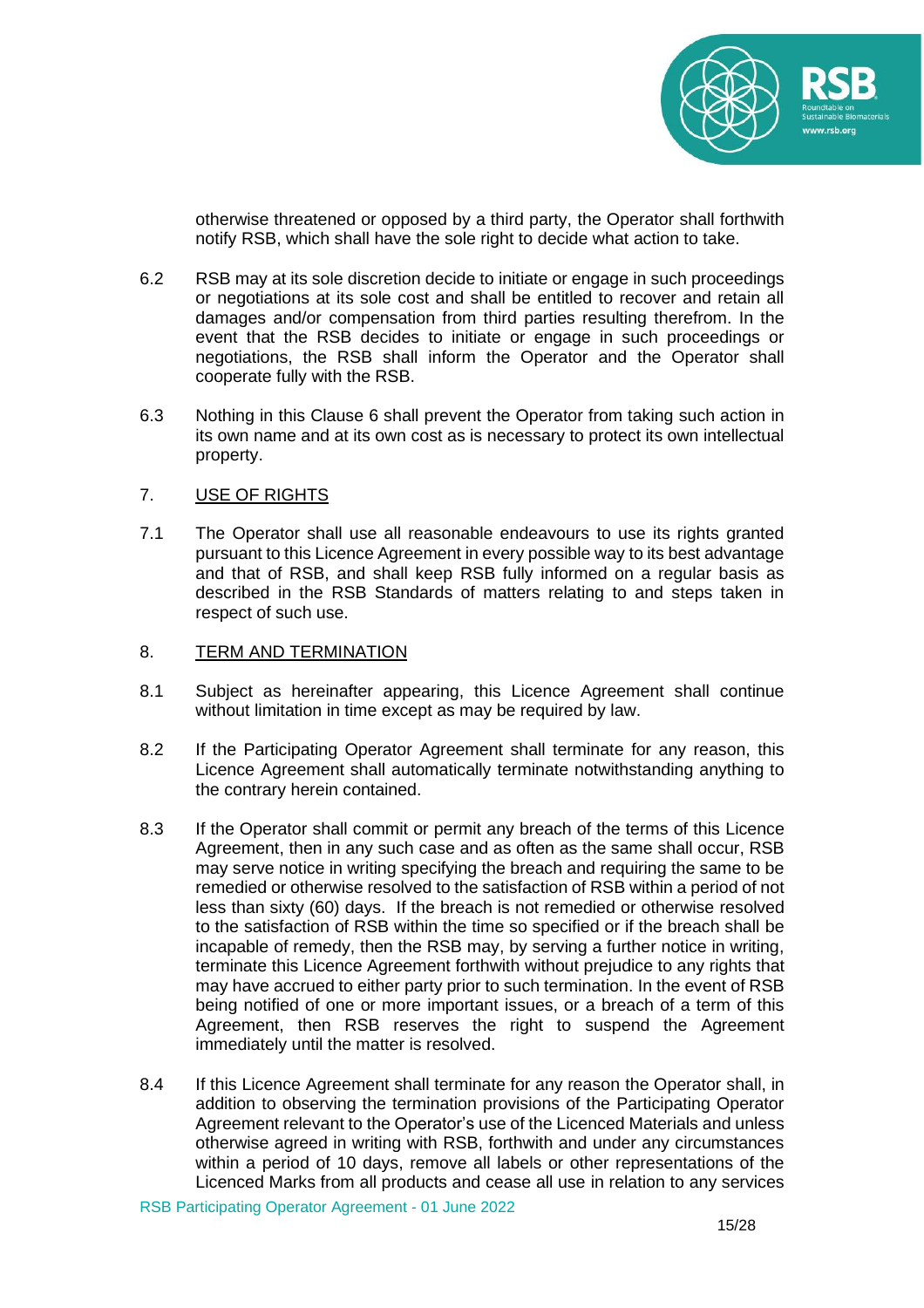

or any other material in the Operator's possession or control, or destroy all such material or otherwise deliver up the same to RSB.

## 9. INDEMNITY AND DISCLAIMER

- 9.1 The Operator hereby indemnifies RSB against any liability or responsibility in any circumstances whatsoever arising from the exercise of the Operator's rights of use of the Licenced Materials, and RSB undertakes no obligation to defend the Operator in the event that such a claim is made by a third party.
- 9.2 RSB expressly waives any warranty and representation that the use of the Licenced Materials or any exercise by the Operator of its rights hereunder does not infringe any proprietary rights of any third party. RSB further expressly waives any warranty and representation as to the fitness for a particular purpose of the Licenced Materials.
- 9.3 RSB shall not be liable to the Operator for indemnification claims arising from any situation where the Operator uses the Licenced Materials in a manner that is not authorised by this Licence Agreement.
- 9.4 In any case, RSB's liability shall not exceed the amounts paid by the Operator to RSB under the Participating Operator Agreement.

#### 10. ASSIGNMENT

10.1 This Licence Agreement shall not be assignable by the Operator to any third party.

#### 11. FURTHER ASSURANCE

11.1 The parties hereto agree to do all such further acts and things and to obtain all consents and authorities and to execute all such further documents as may be necessary or desirable to give full effect to the provisions of this Licence Agreement, including when appropriate the recordation of a registered user or Licence agreement, the provisions of which shall be in accordance with the provisions of this Licence Agreement and which shall *ipso facto* terminate upon the termination of this Licence Agreement.

#### 12. REPRESENTATION AND WAIVER

- 12.1 Neither party shall be liable for any act or omission of the other party, and each party acknowledges that it is in no way an agent or representative partner, or joint venture with the other. Neither party shall be deemed to be empowered to act on behalf of the other party, or in the name of the other party.
- 12.2 The parties hereto also acknowledge that they have placed no reliance on any representations or warranty save to the extent that such is explicitly incorporated herein and this Licence Agreement shall not be amended save in writing signed by or on behalf of the parties; also that the failure of any party hereto to exercise or enforce any right conferred upon that party under this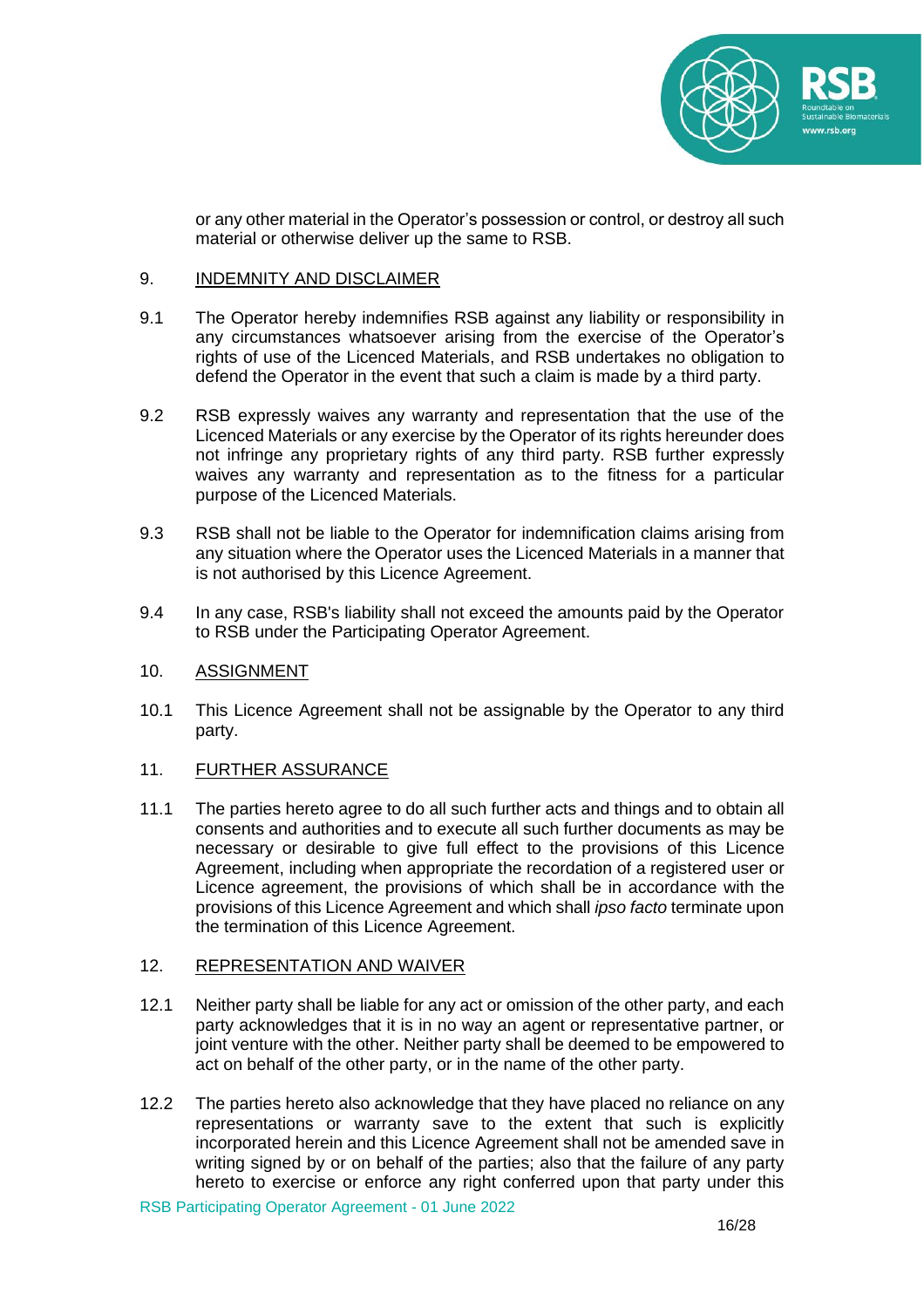

Licence Agreement shall not be deemed to be a waiver of any such right or operate to bar the exercise or enforcement thereof at any time thereafter.

## 13. NOTICES

13.1 Any notice, document or communication that any party intends to give or send in relation to this Licence Agreement shall be in writing and shall be sent by the official post office Express Mail Service courier service with a telefax copy to the last-known address of the addressee. Notice shall be deemed to have been served or received when in the ordinary course of transmission it would have been received.

#### 14. GOVERNING LAW AND JURISDICTION

- 14.1 This Agreement shall be governed by and construed in accordance with the substantive laws of Switzerland, excluding any conflict of law provision.
- 14.2 Any dispute arising out of or in connection with this Agreement shall be exclusively subject to the jurisdiction of the courts of the canton of Geneva, Switzerland with the right to appeal to the Swiss Federal Tribunal.

#### 15. CONCLUSION OF THE AGREEMENT

By submitting the registration form on the RSB website, the Operator acknowledges that he/she/it has read, understood and agreed to the terms and conditions set forth in this Participating Operator Agreement and its Schedules.

This Licence Agreement will have been entered into by the Operator on the date on which the Operator submitted the registration form on the RSB website.

#### 16. ANNEX

Annex 1 (Schedule B) below shall be an integral part of this Licence Agreement: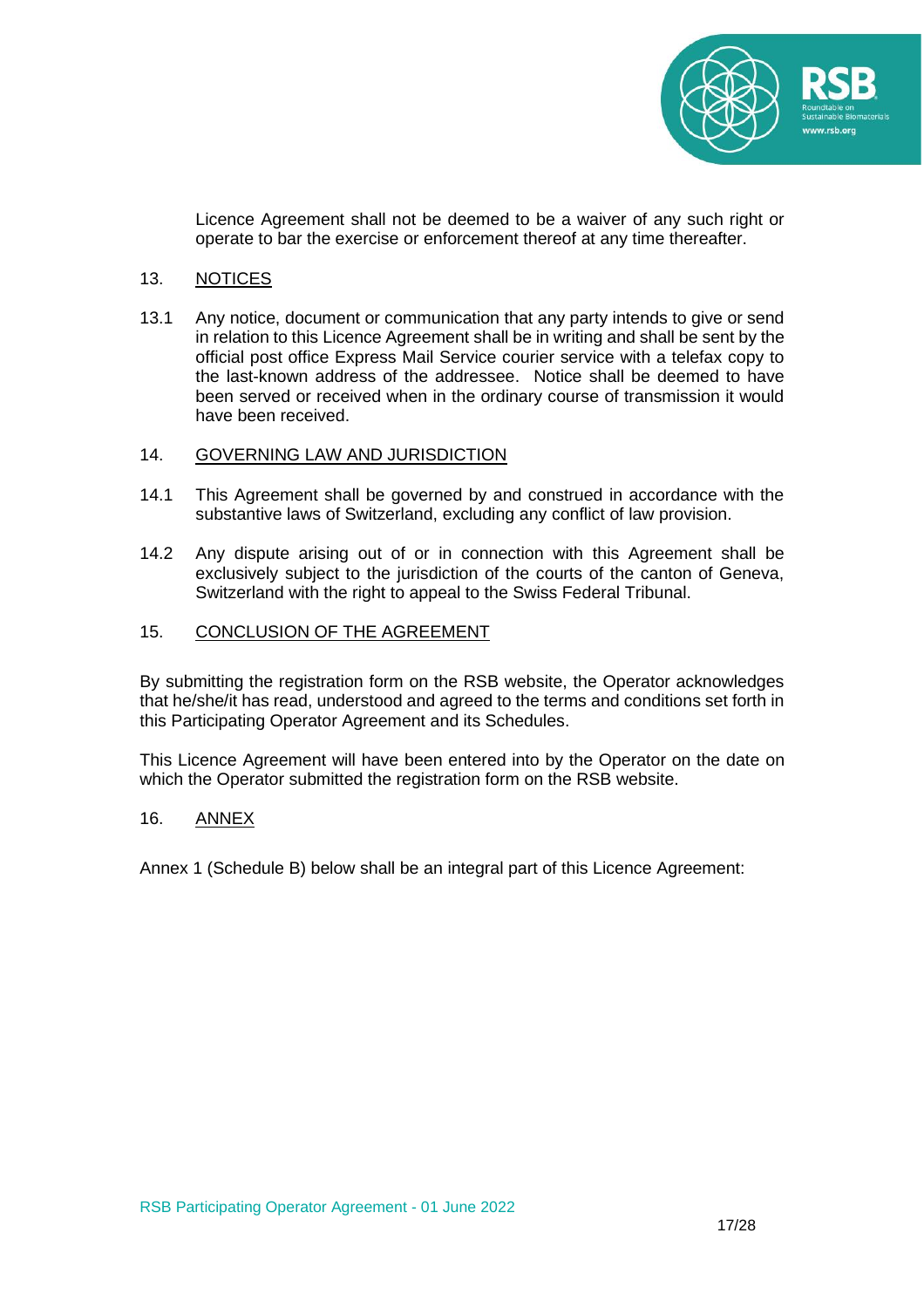

# **Licenced Marks**

1. Trademark No. 1



Trademarks No. 2





2. Copyrights on the RSB Standards and documents, which are released on the web by the RSB or otherwise made available by the RSB.

3. Copyrights on any amendments made to or new versions of the above-mentioned RSB Standards and documents, made by the RSB.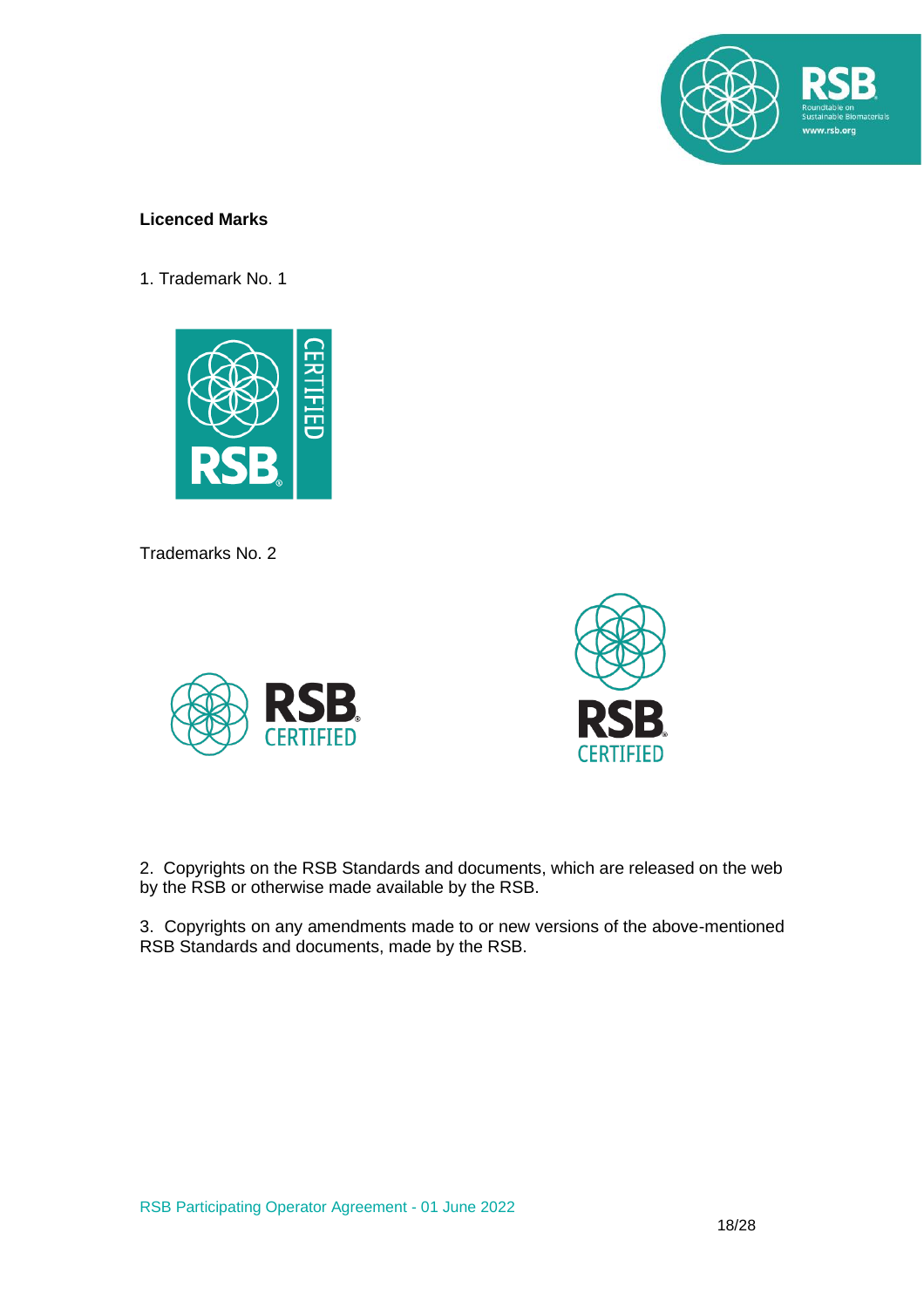

# **SCHEDULE C: FEES AND EXPENSES**

This Schedule C is an integral part of the Participating Operator Agreement.

The Operator agrees to pay semi-annual fees and expenses in arrears, based on the RSB annual licencing rates for all facilities and sites within their Scope of Certification. The Operator's production value is reported semi-annually, on the 15th of July and 15th of January each year.

Invoices shall be issued by RSB on a semi-annual basis, which the Operator agrees to pay within 30 (thirty) days of the date of receipt of the invoice. This fee schedule may be readjusted by RSB each year to reflect the anticipated production volume for the upcoming year.

# **Application and Participating Operator Fees**

All applicants to become RSB certified Participating Operators pay a nonrefundable application fee of \$500 (USD), due along with the submission of the RSB registration application.

#### **RSB Licence Fees**

The RSB rate schedule breaks down along lines corresponding to the product chain of custody. The Licence Fee is payable on all land area and volumes associated with sites and facilities within the Participating Operator's Scope of Certification.

Your certification can include more than one category of operator. For example, if the certification covers a biodiesel producer and an independent trader, the fees for "Industrial Operator" and for "Independent Trader" are both applicable, as well the number of sites or offices.

RSB licencing fees are based on supply chain type:

- **1.** Liquid Biofuels and Advanced Fuels
- **2.** Advanced Products
- **3.** Heat and Power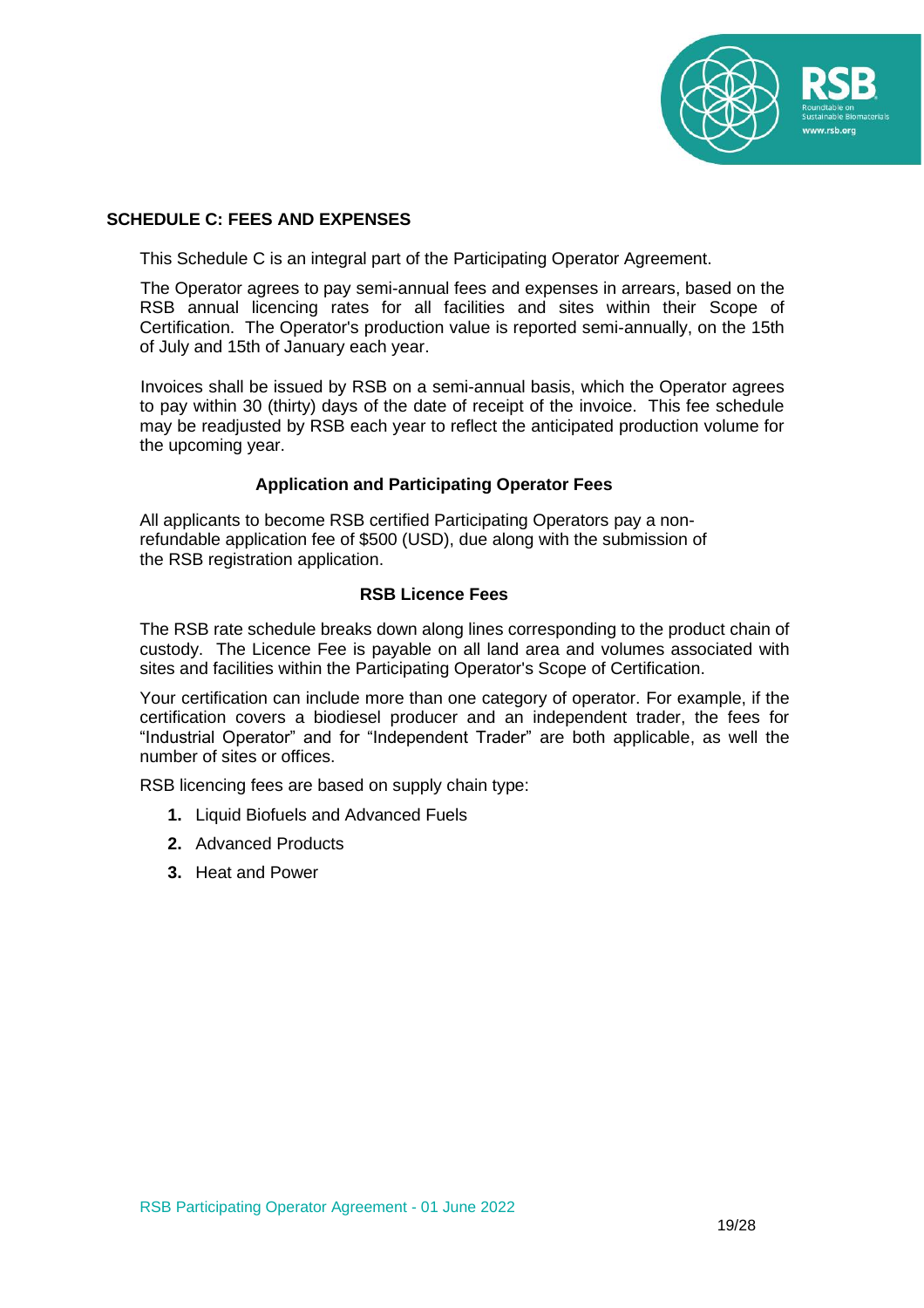

# **1. Licencing Fees for Liquid Biofuels and Advanced Fuels**

# 1.1. Feedstock Producer

For feedstock producers, the fee is based on the number of hectares dedicated to primary feedstock production, based on the cultivation area recorded in the PO certification documents.

| Table 1.1 Fees for feedstock producers |                  |
|----------------------------------------|------------------|
| <b>Feedstock</b>                       |                  |
| <b>Producer</b>                        | Variable fees pe |

| <b>Feedstock</b><br><b>Producer</b><br>(cultivated area) | Variable fees per<br>hectare (USD) |
|----------------------------------------------------------|------------------------------------|
| Up to 150 hectares                                       | No charge                          |
| 151 to 500 hectares                                      | \$0.95 per ha                      |
| 501 to 1,000<br>hectares                                 | \$0.75 per ha                      |
| $> 1,000$ hectares                                       | \$0.50 per ha                      |
| <b>Maximum</b><br>feedstock producer<br>fee*             | \$25.000                           |

\*per annum

# 1.2. **Industrial Operators**

# 1.2.1 **Feedstock processors, biofuel and advanced fuel producers**

The fee for industrial operators is calculated based on the amount of products sold or delivered as RSB certified during the year (in Metric Tons). The minimum annual fee is \$1,000 (USD) (applicable where volume-based fee is less than \$1,000 (USD) per year).

# **Table 1.2.1 Fees for Feedstock processors, biofuel and advanced fuel producers**

| <b>Annual Production</b><br>(output sold as RSB<br>certified)                                      | Variable Rate per<br>metric ton (USD) |
|----------------------------------------------------------------------------------------------------|---------------------------------------|
| $0 - 250,000$ metric tons                                                                          | \$0.14                                |
| 250 - 400,000 metric tons                                                                          | \$0.10                                |
| $>$ 400,000 metric tons                                                                            | \$0.00                                |
| Minimum Fee per year<br>(applicable where volume-<br>based fee is less than<br>USD 1,000 per year) | \$1,000                               |
| Maximum Fee per year                                                                               | \$50.000                              |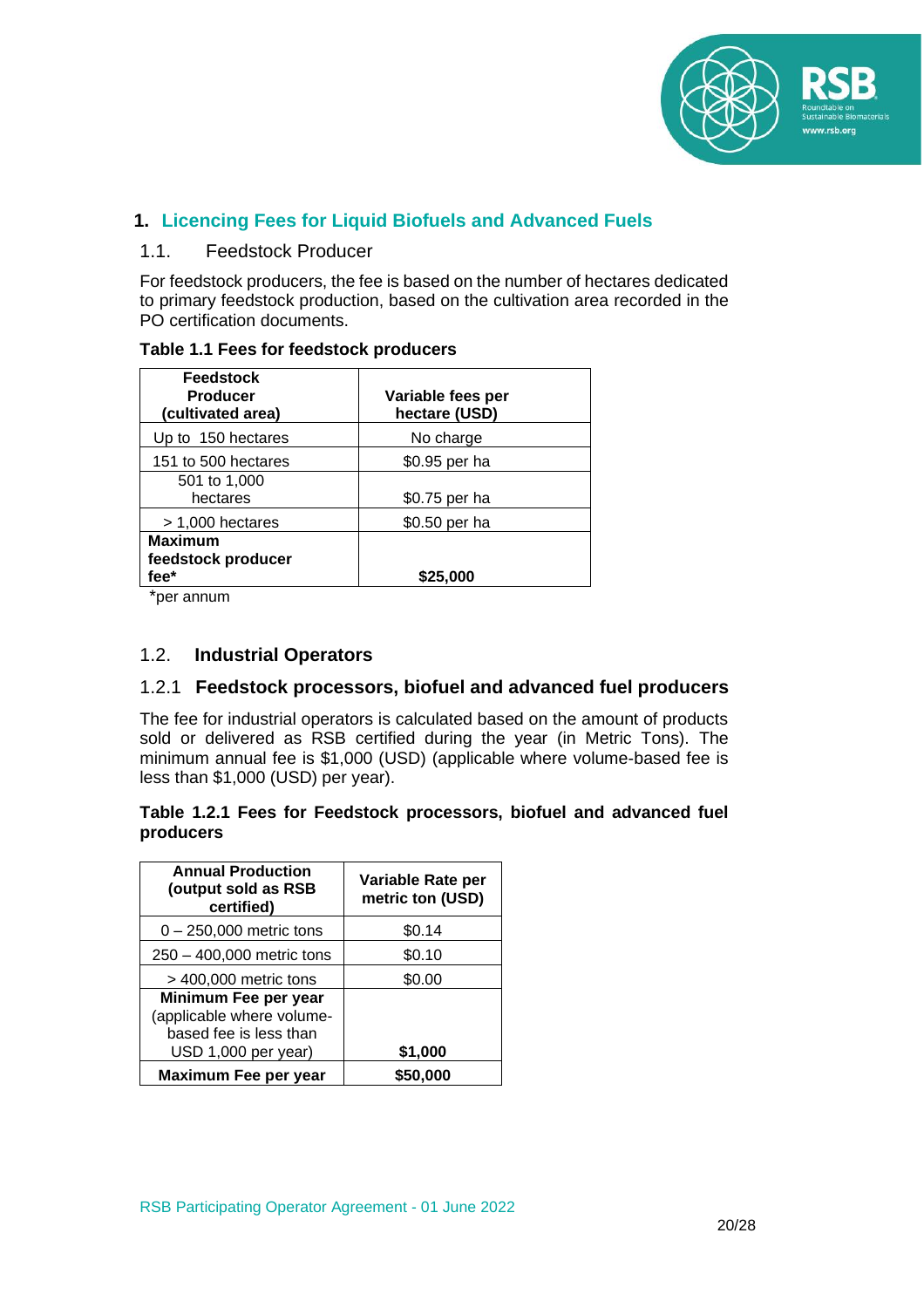

# **Table 1.2.2 Examples of annual fees for feedstock processors, biofuel and advanced fuel producers**

| Annual<br><b>Production</b>              | <b>Annual fee (USD)</b>         |                                    |
|------------------------------------------|---------------------------------|------------------------------------|
| (output sold as<br><b>RSB certified)</b> | 50,000 metric tons per<br>annum | 1,000,000 metric<br>tons per annum |
| $0 - 250,000$                            |                                 |                                    |
| metric tons                              | \$7,000                         | \$35,000                           |
| $250 - 400,000$                          |                                 |                                    |
| metric tons                              | \$0.00                          | \$15,000                           |
| $>$ 400,000                              |                                 |                                    |
| metric tons                              | \$0.00                          | \$0.00                             |
| <b>Total annual</b>                      |                                 |                                    |
| fee                                      | \$7.000                         | \$50,000                           |

# 1.3. **Traders**

Traders are organisations buying and selling materials or products, including raw materials, intermediates and final products. Examples of traders include distributors, blenders, wholesale and retail companies (also companies selling to end-consumers) as well as airlines or shipping companies selling transport services to their clients.

For traders working in liquid fuel supply chains a licencing fee is charged for each office and/or site. This data is independent of the amount of RSB products sold or handled by the entities. For PO fees, RSB recognises three categories of traders:

# 1.3.1 **Trader associated exclusively with production sites (industrial operators):**

Trader activities and respective RSB claims are limited to the products within the same certificate scope of an industrial operator i.e. the trader only trades product from a single certified participating operator. This type of trader pays an annual fee of \$100 (USD) per office and/or \$100 (USD) per site.

# 1.3.2 **Independent Trader:**

This category of trader refers to the cases where the trader is the RSB Participating Operator, making its own RSB claims, and may buy and sell certified products from/to other certified operators. This operator pays a fee of \$1,000 (USD) per office and/or \$1,000 (USD) per site.

# 1.3.3 **Retailer of end-products:**

Please contact the RSB Secretariat for details on applicable fees.

# 1.4. **Pilot and Demonstration Facilities Policy**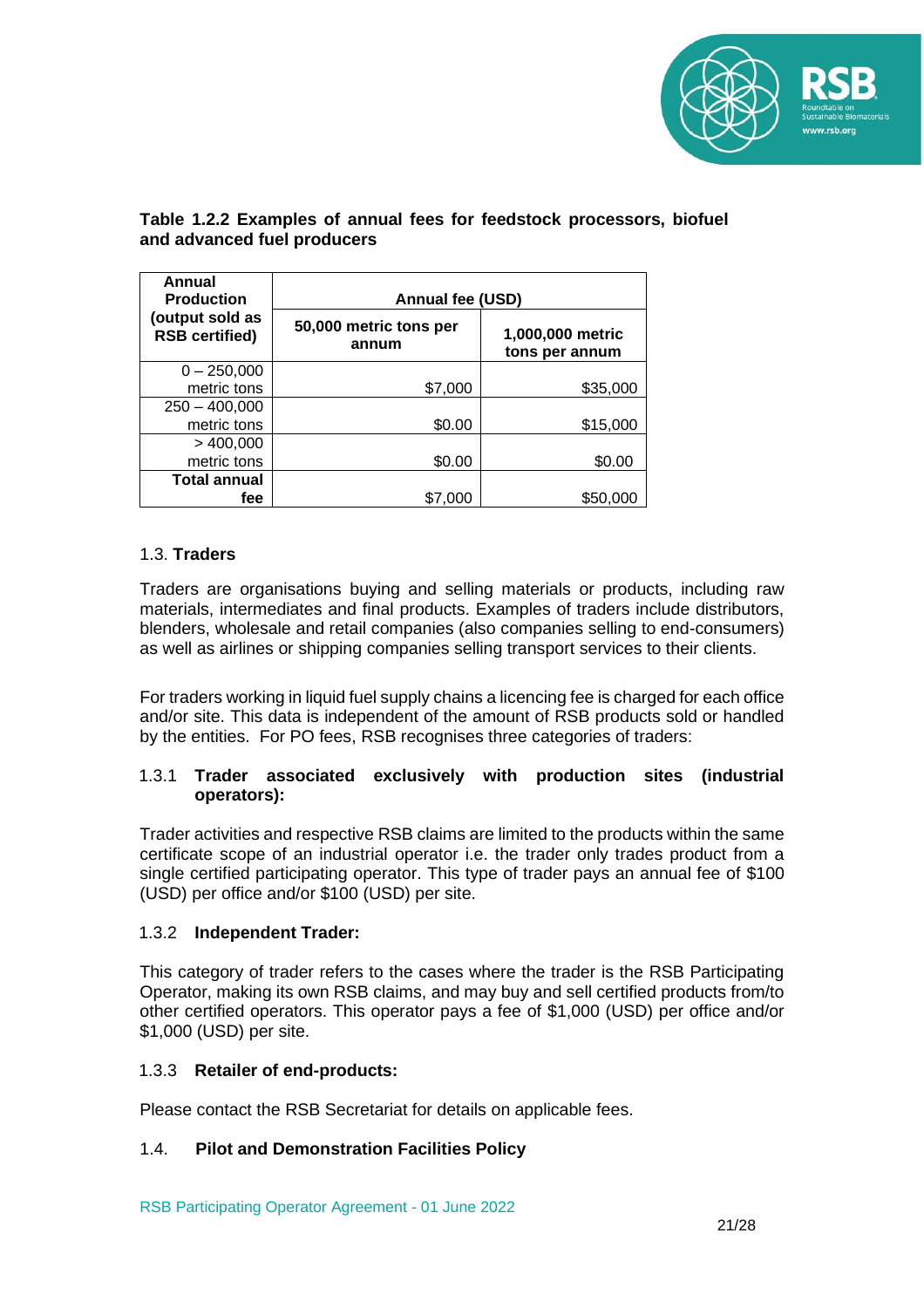

The annual fee is \$1,000 (USD) per facility.

A facility must be used for the purpose of demonstrating, testing, and or concept evaluation of biofuel or biomass technology, processes, crop strains, etc. Any production in line with these objectives shall not be considered as commercial.

If demonstration facilities are selling products to the market, the amounts sold as RSB certified shall be reported under "industrial operators" for calculating the PO annual fee based on the volumes of RSB products sold.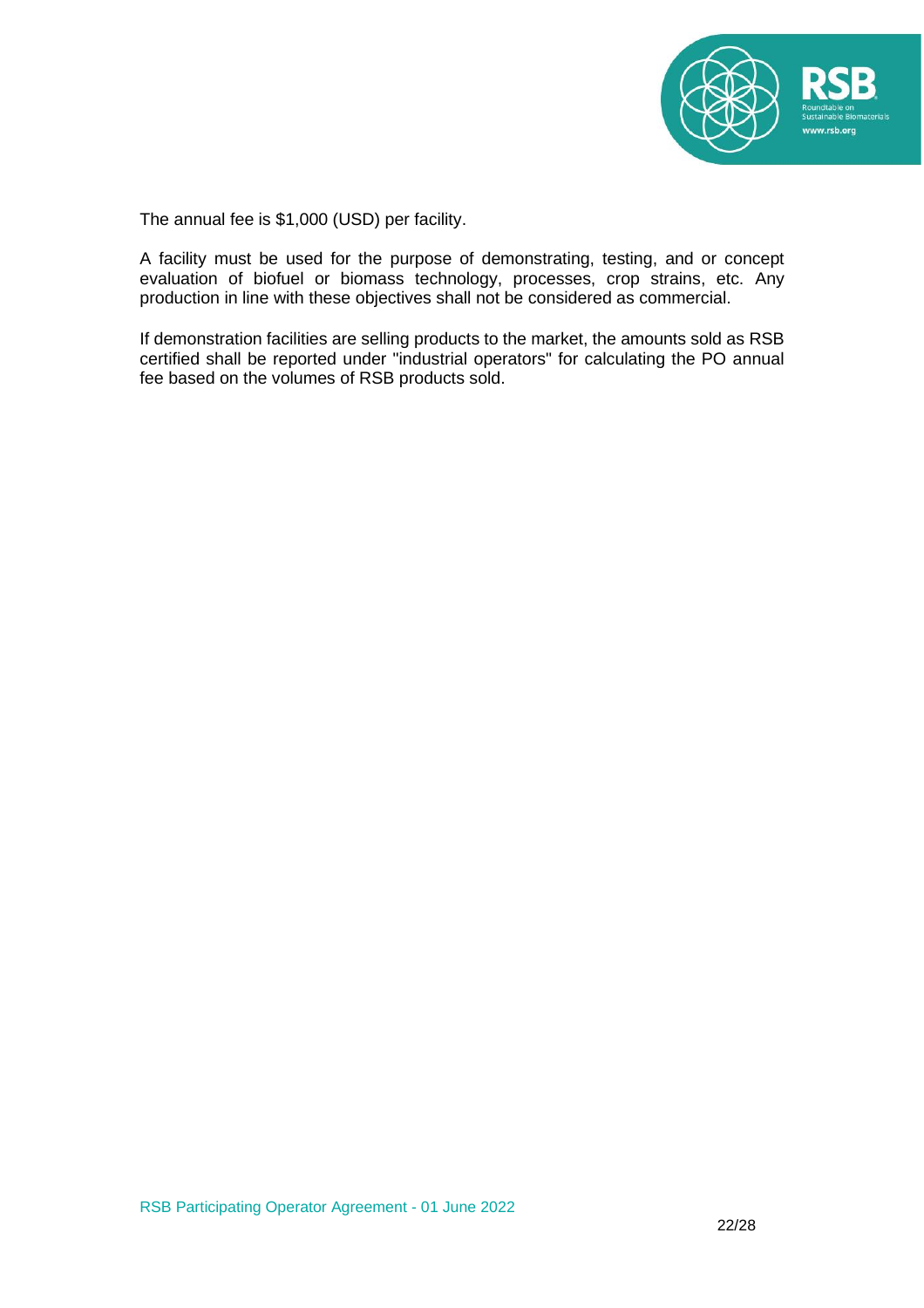

# **2. Licencing Fees for Advanced Products**

# 2.1. **Feedstock Producer**

With respect to the feedstock producer, the fee is based on the number of hectares dedicated to primary feedstock production, based on the cultivation area recorded in the PO certification documents.

**Table 2.1. Fees for feedstock producers**

| <b>Feedstock</b><br><b>Producer</b><br>(cultivated area) | Variable fees per<br>hectare (USD) |
|----------------------------------------------------------|------------------------------------|
| Up to 150 hectares                                       | No charge                          |
| 151 to 500 hectares                                      | \$0.95 per ha                      |
| 501 to 1,000<br>hectares                                 | \$0.75 per ha                      |
| $> 1,000$ hectares                                       | \$0.50 per ha                      |
| <b>Maximum</b><br>feedstock producer<br>fee*             | \$25,000                           |

\*per annum

# 2.2. **Industrial Operators**

The fee for industrial operators producing Advanced Products is calculated based on the amount of products sold or delivered as RSB certified during the year (in Metric Tons).

A volume-based fee of 0.05% of the price of sold RSB certified product by weight based on spot price in country of production, or price of comparable product, is applied. POs can also provide pricing data<sup>6</sup>. Where POs produce more than one type of product, the volume-based fee is calculated for each product and the sum of product fees will be the annual PO fee.

# **Table 2.2.1 Fees for Advanced Products producers**

| <b>Industrial Operator: Advanced Products</b>                                                  |                                                                            |  |
|------------------------------------------------------------------------------------------------|----------------------------------------------------------------------------|--|
| Volume-based fee                                                                               | 0.05% of price of sold RSB-<br>certified product X volume<br>(metric tons) |  |
| Minimum Fee per year (applicable<br>where volume-based fee is less than<br>USD 1,000 per year) | \$1,000                                                                    |  |
| Maximum Fee per year (USD)                                                                     | \$50,000                                                                   |  |

<sup>&</sup>lt;sup>6</sup> The spot price will be informed by the PO to RSB when preparing the PO report (for the RSB annual fee billing process). The value and its reference source will be verified by the auditor during the annual audits and registered in the RSB auditor's checklist.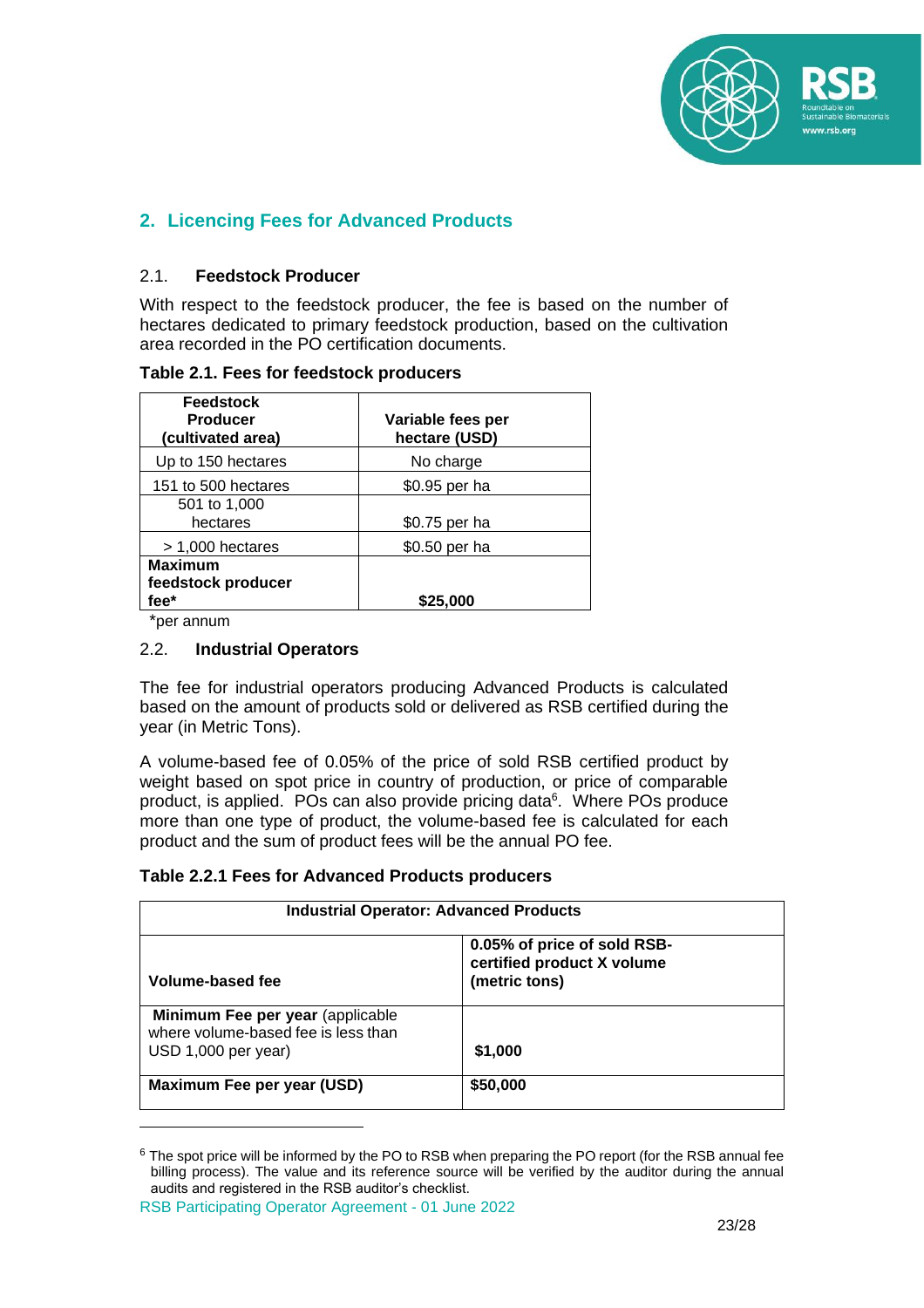

# **Table 2.2.2 Example of annual fees for Advanced Product producer**

| Advanced product name                                              | Bio-polyethylene        |
|--------------------------------------------------------------------|-------------------------|
| Annual Production (output sold as RSB<br>certified) in metric tons | 60,000                  |
| Market price of the Advanced<br>Product (USD/metric ton)           | 500                     |
| 0.05% of the market price                                          | 0.25                    |
| Total annual fee (USD)                                             | $=60,000*0.25 = 15,000$ |

# 2.3. **Traders**

Traders are organisations buying and selling materials or products, including raw materials, intermediates and final products. Examples of traders include distributors, blenders, wholesale and retail companies (also companies selling to end-consumers) as well as airlines or shipping companies selling transport services to their clients.

For traders working in advanced product supply chains a licencing fee is charged for each office and/or site. This data is independent of the amount of RSB products sold or handled by the entities. For PO fees, RSB recognises three categories of traders:

# 2.3.1 **Trader associated exclusively with production sites (industrial operators):**

Trader activities and respective RSB claims are limited to the products within the same certificate scope of an industrial operator.

For example, the trader only trades product from a single certified participating operator. This type of trader pays an annual fee of \$100 (USD) per office and/or \$100 (USD) per site.

# 2.3.1 **Independent Trader:**

Independent Trader refers to the cases where the trader is the RSB Participating Operator, making its own RSB claims, and may buy and sell certified products from/to other certified operators. This operator pays a fee of \$1.000 (USD) per office and/or \$1,000 (USD) per site.

#### 2.3.1. **Retailer of end-products:**

Please contact the RSB Secretariat for details on applicable fees.

#### 2.4. **Pilot and Demonstration Facilities:**

The annual fee is USD 1,000 per facility.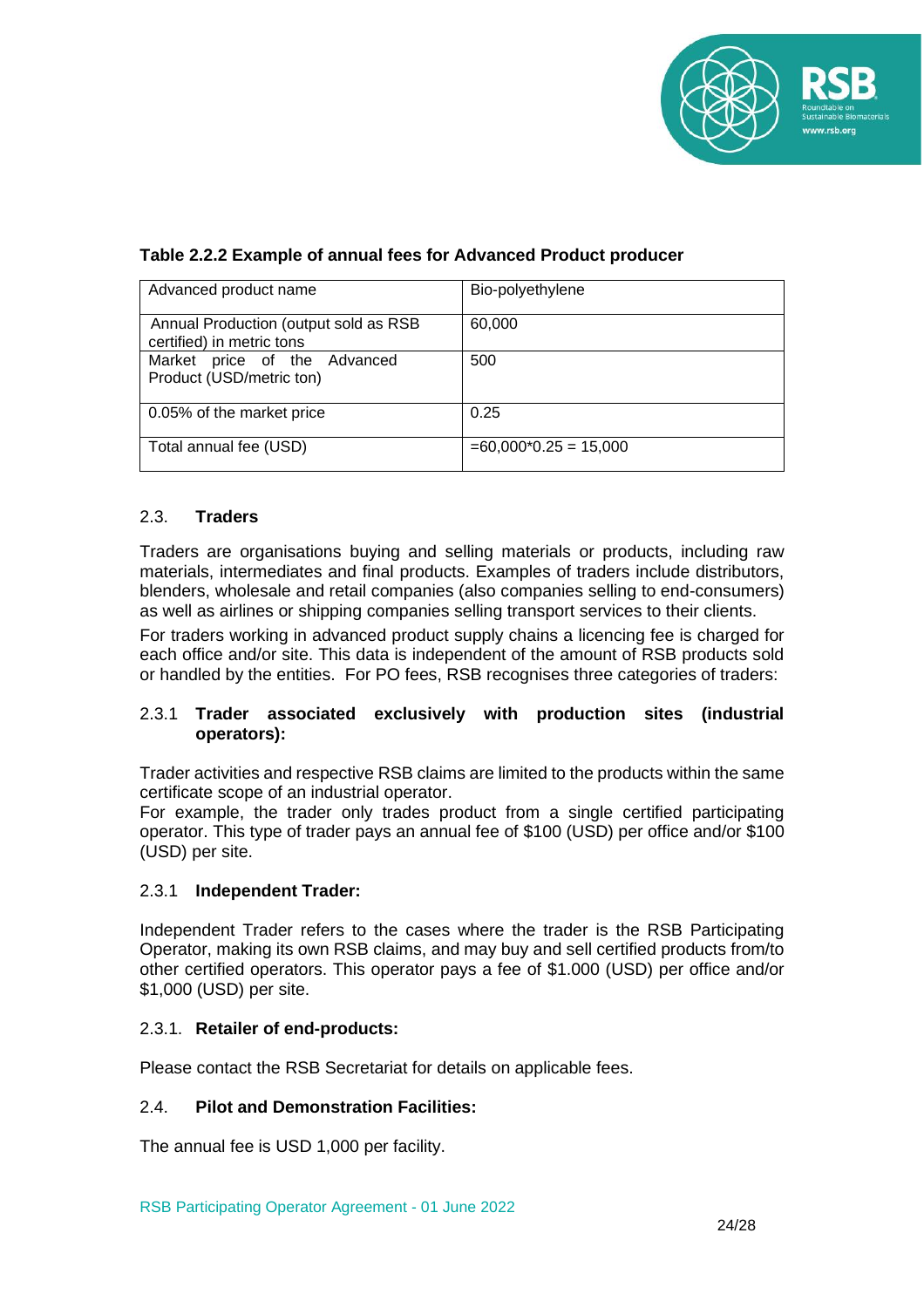

A facility must be used for the purpose of demonstrating, testing, and or concept evaluation of biofuel or biomass technology, processes, crop strains, etc. Any production in line with these objectives shall not be considered as commercial. If demonstration facilities are selling products to the market, the amounts sold as RSB certified shall be reported under "industrial operators" for calculating the PO annual fee based on the volumes of RSB products sold.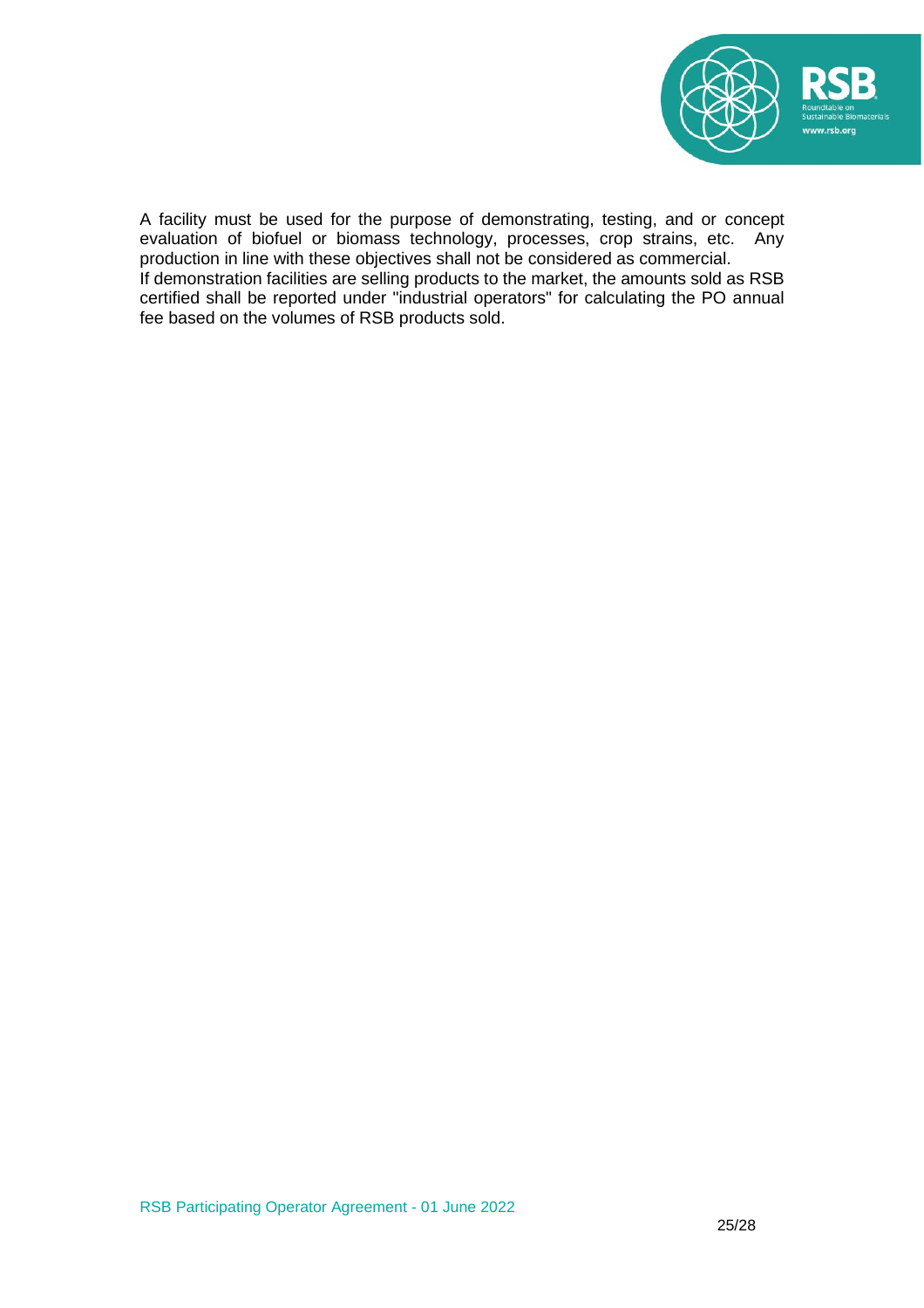

# **3. Licencing Fees for Heat and Power supply chains**

For integrated supply chains (i.e. included within the scope of a single RSB certificate) a maximum annual fee of \$30,000 (USD) is payable.

# 3.1. **Feedstock Producer**

The fee for feedstock producers is based on the number of hectares dedicated to primary feedstock production, based on the cultivation area recorded in the PO certification documents.

| <b>Feedstock</b><br><b>Producer</b><br>(cultivated area) | Variable fees per<br>hectare (USD) |  |
|----------------------------------------------------------|------------------------------------|--|
| Up to 150 hectares                                       | No charge                          |  |
| 151 to 500 hectares                                      | \$0.95 per ha                      |  |
| 501 to 1,000<br>hectares                                 | \$0.75 per ha                      |  |
| > 1,000 hectares                                         | \$0.50 per ha                      |  |
| <b>Maximum</b><br>feedstock producer<br>fee*             | \$25,000                           |  |
| $\overline{\phantom{a}}$                                 |                                    |  |

#### **Table 3.1. Fees for feedstock producers**

\*per annum

# 3.2. **Industrial Operators**

The fee for industrial operators is calculated based on the amount of products sold or delivered as RSB certified during the year (in Metric Tons). Minimum annual fee of \$1,000 (USD) (applicable where the volume-based fee is less than \$1,000 (USD) per year).

# **Table 3.2.1 Fees for industrial operators**

| Industrial Operator: heat and power supply chains                       |          |  |
|-------------------------------------------------------------------------|----------|--|
| Volume-based fee (USD)                                                  | 0.08     |  |
| Minimum Fee per year (applicable<br>where volume-based fee is less than |          |  |
| \$1,000 (USD) per year)                                                 | \$1,000  |  |
| Maximum Fee per year (USD)                                              | \$30,000 |  |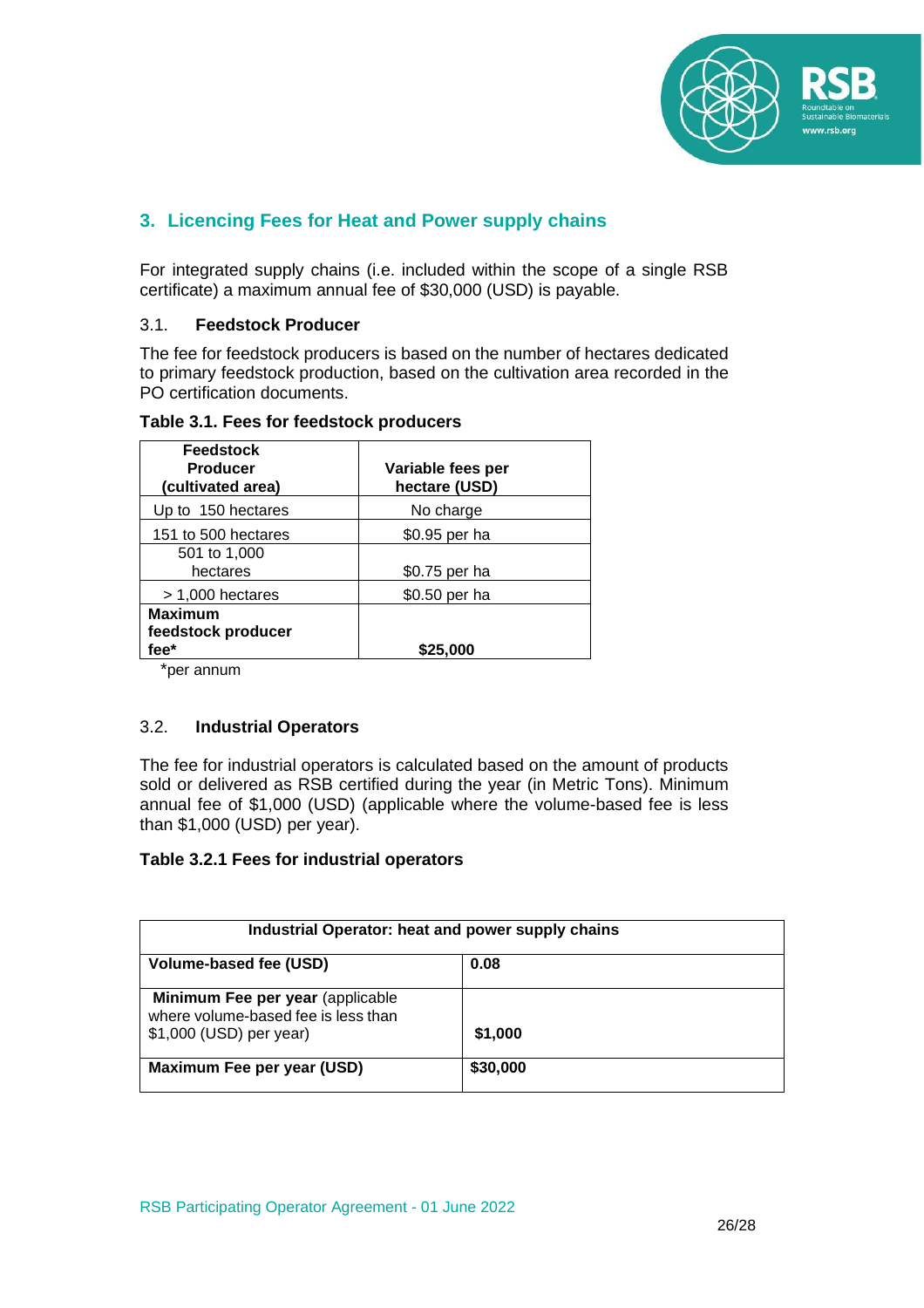

# **Table 3.2.2 Example of fees for industrial operators**

| Type of product                                                    | <b>Pellets</b>           |
|--------------------------------------------------------------------|--------------------------|
| Annual Production (output sold as RSB<br>certified) in metric tons | 300,000                  |
| Volume-based fee (USD)                                             | 0.08                     |
| Total annual fee (USD)                                             | $=300,000*0.08 = 24,000$ |

#### 3.3. **Traders**

Traders are organisations buying and selling materials or products, including raw materials, intermediates and final products. Examples of traders include distributors, blenders, wholesale and retail companies (including companies selling to endconsumers).

Traders of biomass and non-bio based feedstocks are charged a volume-based fee up to a maximum of \$10,000 (USD).

#### **Table 3.3.1**

| <b>Annual Trading Volume</b><br>(sold as RSB certified) | Fixed fee (USD) |
|---------------------------------------------------------|-----------------|
| <50,000 metric tons                                     | \$1,000         |
| $50 - 250,000$ metric tons                              | \$5,000         |
| >250,000 metric tons                                    | \$10,000        |

# 3.4. **End-users**

For certified end-users (e.g. power plants or other end-user industries making RSB claims or declaring to regulators that they are using RSB compliant materials), RSB charges volume-based fees up to a maximum of US\$15,000. The volumes refer to the RSB biomass or non-bio based feedstock consumed per year.

#### **Table 3.4.1**

| Annual consumption of<br><b>RSB compliant materials</b><br>(in metric tons) | Fixed fee (USD) |
|-----------------------------------------------------------------------------|-----------------|
| 0-200,000 metric tons                                                       | \$5,000         |
| 200 - 300,000 metric tons                                                   | \$10,000        |
| >300,000 metric tons                                                        | \$15,000        |

# 3.5. **Pilot and Demonstration Facilities Policy**